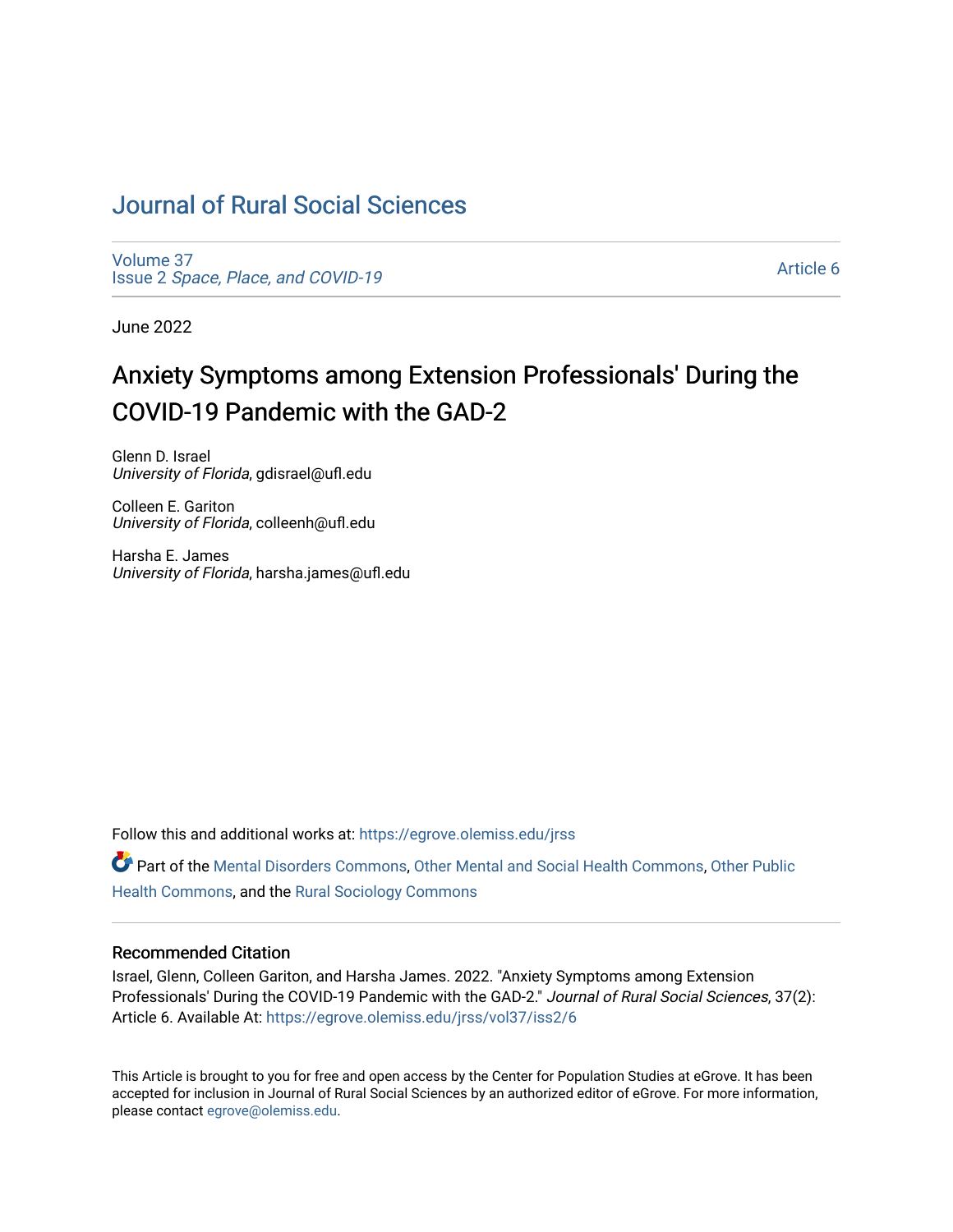## Anxiety Symptoms among Extension Professionals' During the COVID-19 Pandemic with the GAD-2

#### Cover Page Footnote

Please address all correspondence to Dr. Glenn Israel (gdisrael@ufl.edu).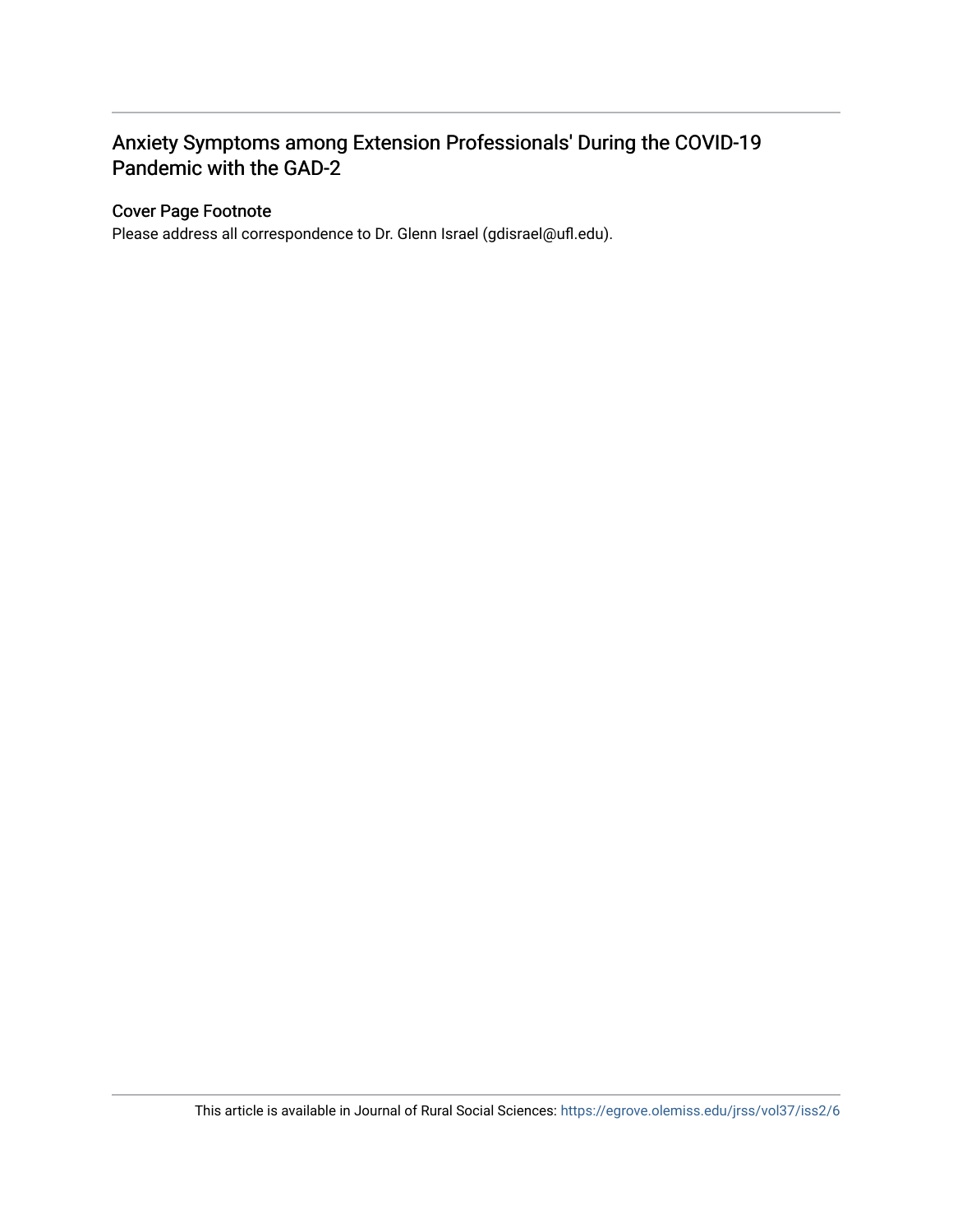# Anxiety Symptoms among Extension Professionals During the COVID-19 Pandemic with the GAD-2

Glenn D. Israel Colleen E. Gariton Harsha E. James University of Florida

### ABSTRACT

According to the National Institute of Mental Health, anxiety disorders are a common mental health disorder but often remain undetected and undertreated. During the COVID-19 pandemic, Extension professionals have worked hard to address emerging issues that communities face, possibly impacting the amount of anxiety they experience. This study determined the prevalence of anxiety symptoms among Extension professionals in the United States. Participants from 24 states completed a survey containing the Generalized Anxiety Disorder 2-item (GAD-2) screener. Almost one-quarter of Extension professionals had a GAD-2 score greater than three, an indicator of anxiety with a possibility of generalized anxiety disorder, which is similar to that of the general population. Also, female and male Extension professionals were about equal in the prevalence of anxiety symptoms, which is contrary to the literature. Extension administrators should consider ways to help their employees with this anxiety, especially during and after traumatic events.

#### **KEYWORDS**

Anxiety, COVID-19, Extension professionals, generalized anxiety disorder

#### **INTRODUCTION**

Mental health disorders are a major concern with 1 in 5 adults (CDC 2018) to 1 in 4 adults (Johns Hopkins n.d.) in the U.S. having a disorder every year. Among mental health disorders, anxiety disorders are the most common with an estimated 19 percent of adults having a disorder per year in the U.S. (NIMH 2021). With the stressors related to the pandemic caused by SARS-CoV-2 and the reaction to it, it is likely that people are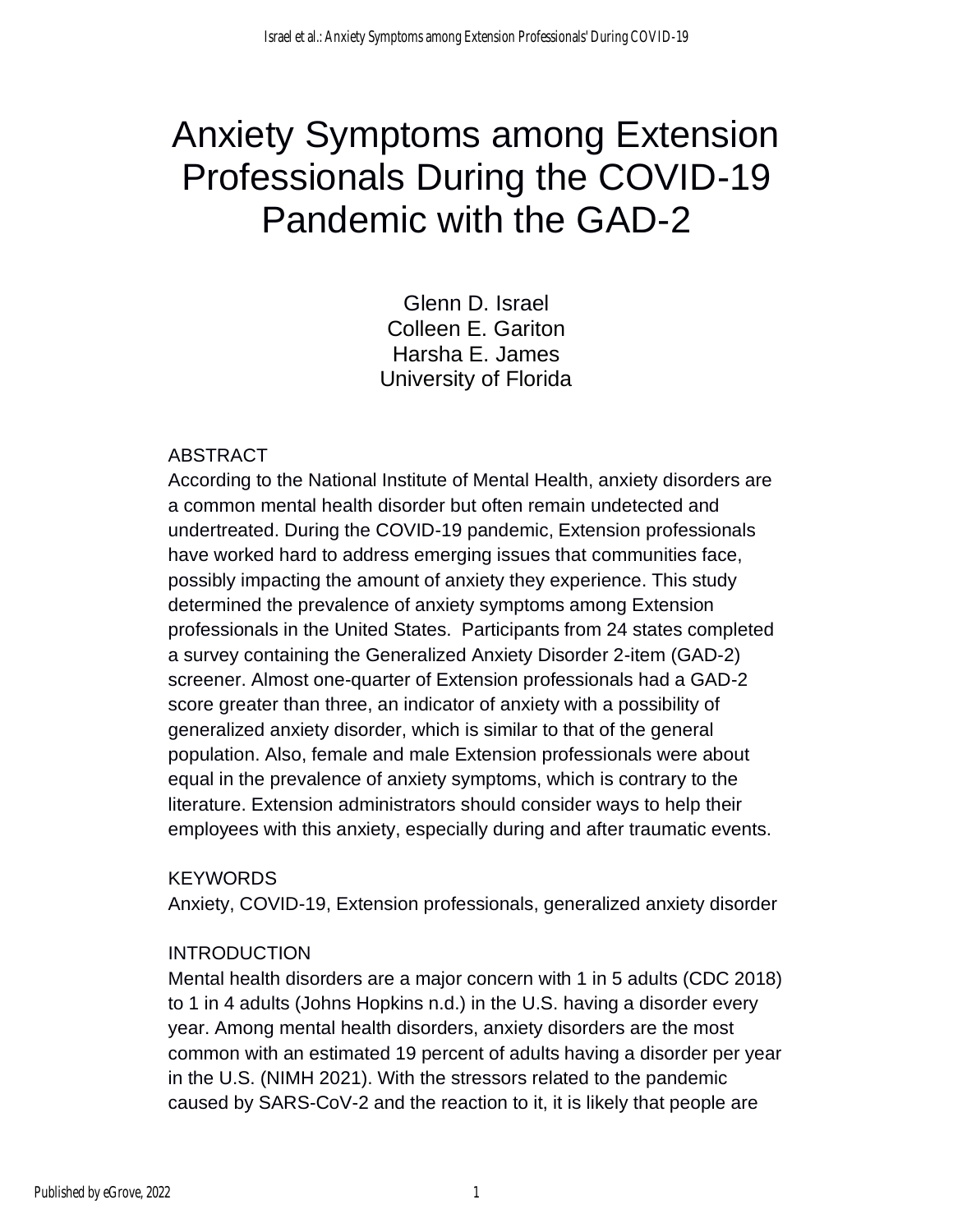enduring chronic stress and are more likely to develop anxiety disorders (CDC 2018; NIMH 2021).

The SARs-CoV-2 pandemic has caused huge losses in terms of human lives and economies around the world (WHO 2020). On January 30, 2020, the World Health Organization (WHO) declared the SARs-CoV-2 outbreak as a public health hazard of international concern (Holshue et al. 2020). During a pandemic, the primary focus will be on studying the pathogen to find out a way to treat the disease. The secondary effects that the pandemic can have on humans' mental state are often neglected (Ornell et al. 2020). Generally, pandemics and disease outbreaks are known to lead to increased levels of stress and cause mental illnesses (Kim et al. 2019). The observations of a survey conducted by Bhattacharjee and Acharya (2020) in the United States suggest possible increases in mental health illnesses/disorders because of the pandemic. Because Extension professionals<sup>1</sup> are on the frontlines in providing information and educational programs for the agricultural and natural resources industries as well as the general public (Sampson et al. 2020), their work performance and home life could be impacted by the COVID-19 pandemic. This study aims to determine the prevalence of anxiety symptoms and possible GAD among the Extension professionals and understand the underlying factors that may be associated with anxiety.

#### STRESS, STRESS RESPONSE, AND ITS CONSEQUENCES

A stress response is a normal body reaction that increases the body's stress hormones of cortisol, adrenaline, and noradrenaline to create the flight or fight response. However, when this stress response persists for more than a few minutes or few days, it becomes a chronic stress response that can wreak havoc on the body (Kujanpää et al. 2016; NIMH 2021). Chronic stress response causes stress hormones to be released constantly and for a person to be on edge most of the time, which will eventually lead to hormonal dysfunction with clinically high and low levels of hormones (APA 2013). Physiological symptoms from chronic stress response include muscle tension/injury/pain, impaired memory or concentration, severe fatigue, chest pain, headache, sleep problems, decreased immunity, heart disease, high blood pressure, cancer, skin problems (especially acne), and asthma attacks (APA 2013). The mental health impacts from chronic stress response are just as severe with depression, anhedonia (inability to feel pleasure), feelings of powerlessness, increased suicidal ideation, and anxiety disorders (APA 2013).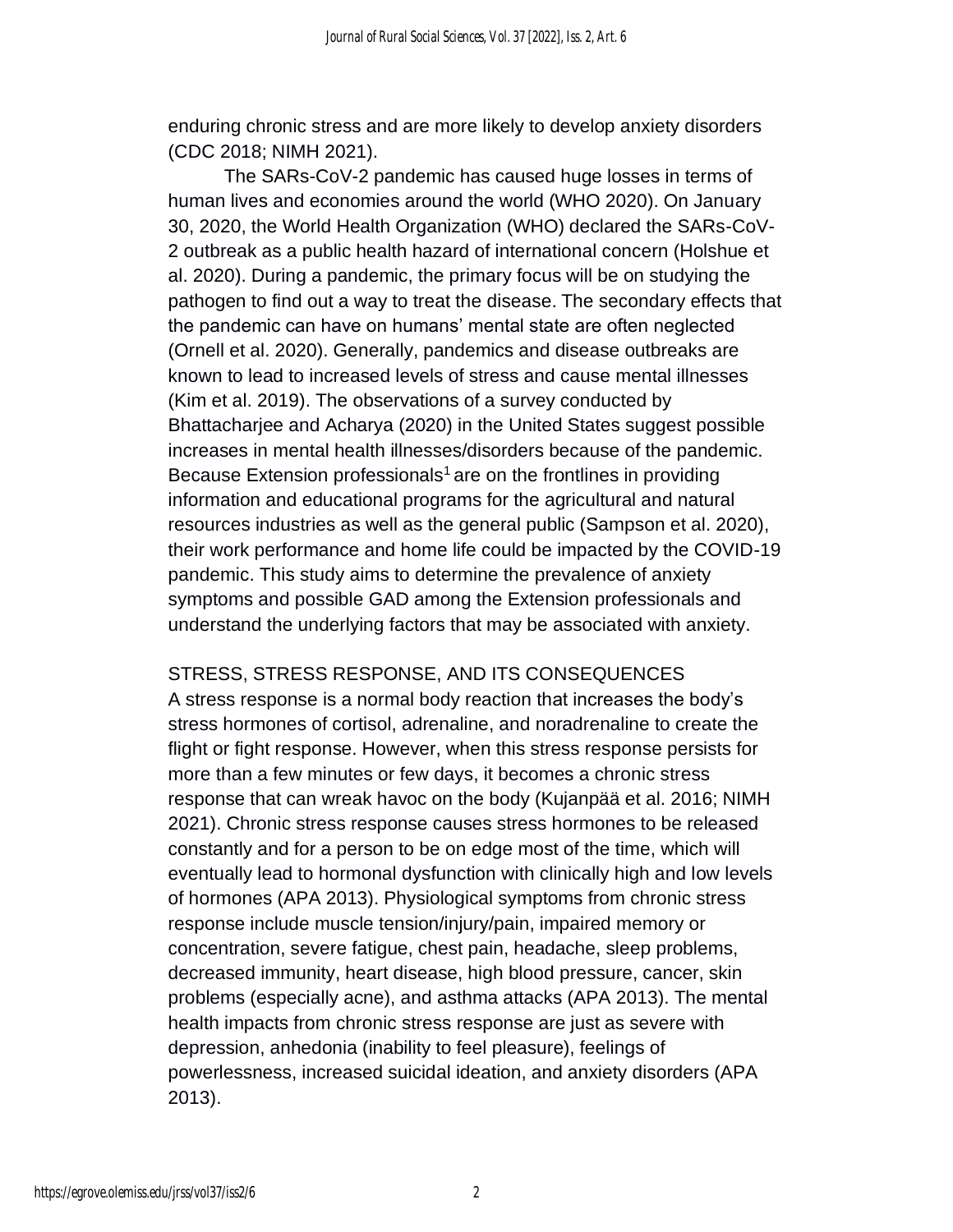It is the possibility of developing anxiety and anxiety disorders which can result in social and occupational impairment (Bhattacharjee and Acharya 2020) that is the interest of this article. Anxiety disorders impact between 18 percent (Johns Hopkins n.d.) and 19.1 percent (NIMH 2021) of adults in the U.S. per year with women more likely to get anxiety disorders than men; 23.4 percent and 14.3 percent, respectively (NIMH 2021). Although anxiety disorders are thought to impact 1 in 5 people in a typical year, this rate has likely increased given the chronic stressors of this past year. Several previous studies have reported anxiety disorders during disease outbreaks (Bournes and Ferguson-Paré 2005; Lancee, Maunder, and Goldbloom 2008). A systematic review of studies in 2020 related to anxiety with the pandemic found a 95% confidence interval for anxiety to be between 27.5 and 36.7 percent of the general public and that for chronic stress to be between 24.3 and 35.4 percent of the general public (Wang, Kala, and Jafar 2020). It was also found that females were more likely to have anxiety and stress symptoms (Hou et al. 2020; Huang and Zhao 2020), as well as people younger than 35 (Salari et al. 2020; Wang et al. 2020). No significant difference in anxiety symptoms has been found between rural and urban populations (Salari et al. 2020; Wang et al. 2020).

Generalized anxiety disorder (GAD) is a common anxiety disease, with an estimated 2.7 percent of the population being impacted and 3.4 percent of females and 1.9 percent of males having this disorder per year in the U.S. (McLean et al. 2011; NIMH 2020).<sup>2</sup> In a global comparative study of GAD, it was found that in a lifetime 3.7 percent of the population had it, 1.8 percent in one year, and countries with higher income had a higher prevalence with 5 percent (Ruscio et al. 2017). We did not find research on GAD or GAD scores during the pandemic; only the previous anxiety literature reviewed above.

GAD symptoms can severely impact a person's life with physical and psychiatric symptoms. In the global study of GAD across 26 countries it was found that due to these symptoms 50.6 percent of people experience severe role impairment across all aspects of their lives, and this was especially true in high income countries (Ruscio et al. 2017). These role constraints can impact people's quality of life, job and educational performance, relationships with others, and performance in everyday tasks (Barrera and Norton 2009; Celano et al. 2016; Waghorn et al. 2005). It has been shown that children who live with parents with anxiety and GAD are likely to develop anxiety issues (Silva et al. 2018; Spence, Zubrick, and Lawrence 2018). GAD can cause all the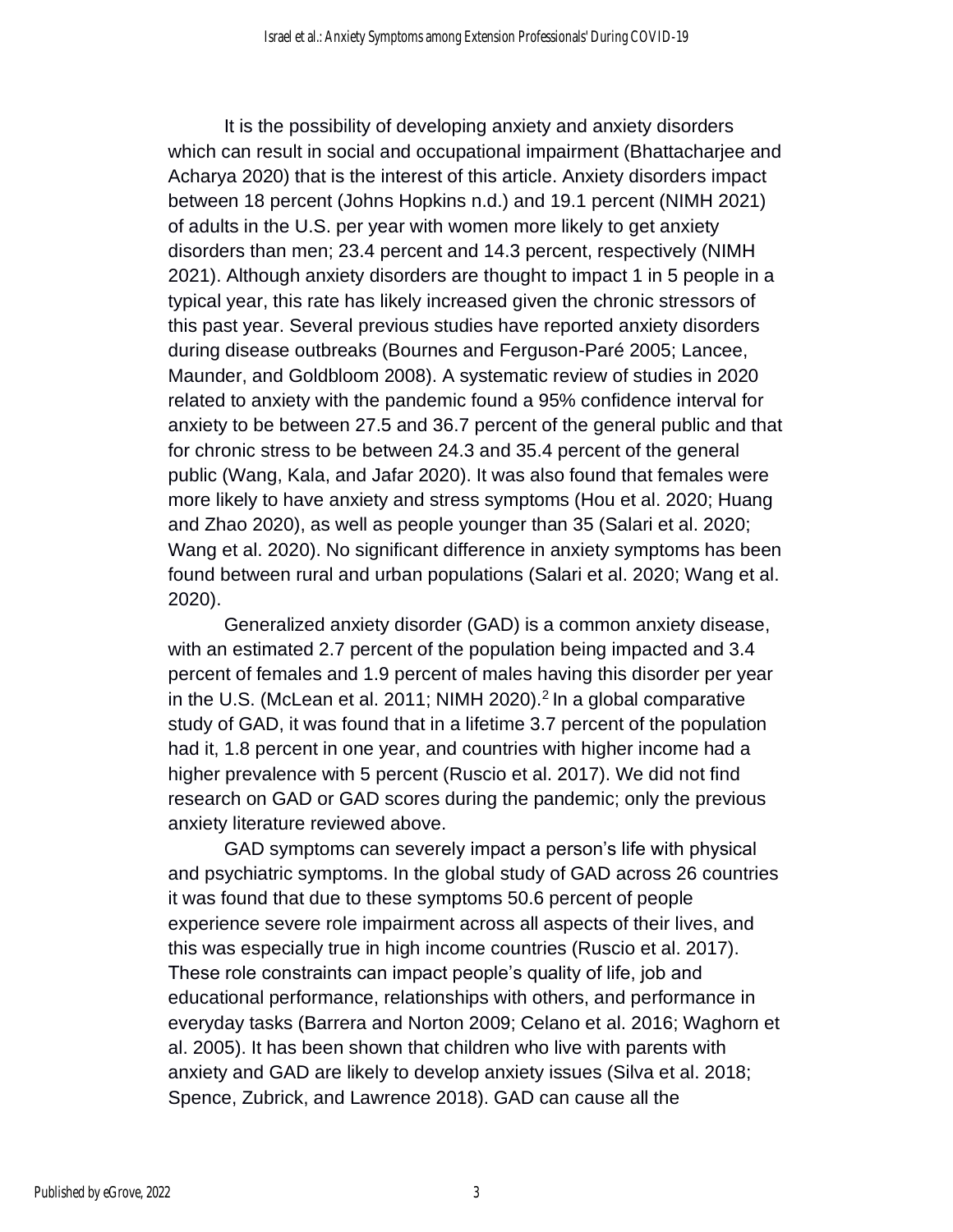physiological systems listed above for chronic stress response. It can also lead to people having more sick days and visiting the doctor more often, with one study finding they visit health care professionals 112 percent more than their non-GAD counterparts (Kujanpää et al. 2014; Kujanpää et al. 2016). These visits could possibly increase with the fear that they could be experiencing COVID-19 symptoms.

#### PANDEMIC IMPACTS ON EXTENSION PROFESSIONALS

This study will specifically be looking at symptoms of generalized anxiety disorder, a disorder of chronic excessive worrying, through the GAD-2 screener tool in Extension professionals. Due to the spread of the SARs-CoV-2 virus and its economic impact, the mental health of individuals in their work and home life may be affected (Bao et al. 2020; Chen et al. 2020; Ryu and Chun 2020). This includes Extension professionals and the clients they serve. There have been several studies about the impact of stress and anxiety on farmers and agricultural workers (Greig, Nuthall, and Old 2020; Rudolphi, Berg, and Parsaik 2020) that are a target population for educational programs of many Extension professionals. However, there is very little research on anxiety impacts on Extension professionals themselves. It is important to assess Extension professionals' level of stress symptoms and anxiety during normal operations but is especially important during this pandemic due to the importance of their jobs. According to North Carolina State University (North Carolina State University n.d.), Extension agents serve as the bridge between research and citizens across the country by monitoring and responding to needs in the community with educational programs and resources. Among the many things that Extension professionals do, they help the agriculture, fishing, and forestry industries and its workers to have sustainable and productive yields; youth to develop skills to be good leaders and citizens; educate clients on financial management, mental health, healthy eating habits and providing opportunities to increase food security; assist with water, soil, and air testing; and teach homeowners about best practices for a safe and healthy landscape (Constable et al. 2017; Extension Richland County n.d.; North Carolina State University n.d.). These are important roles during normal operations but are essential during a crisis to help keep many people in the community healthy.

Extension has a long history of responding during a crisis (Gusto, Silvert, and Diaz 2021). One of Extension's first documented examples of this was during World War I when they conducted programs to meet the increased demand for agricultural products (National Institute of Food and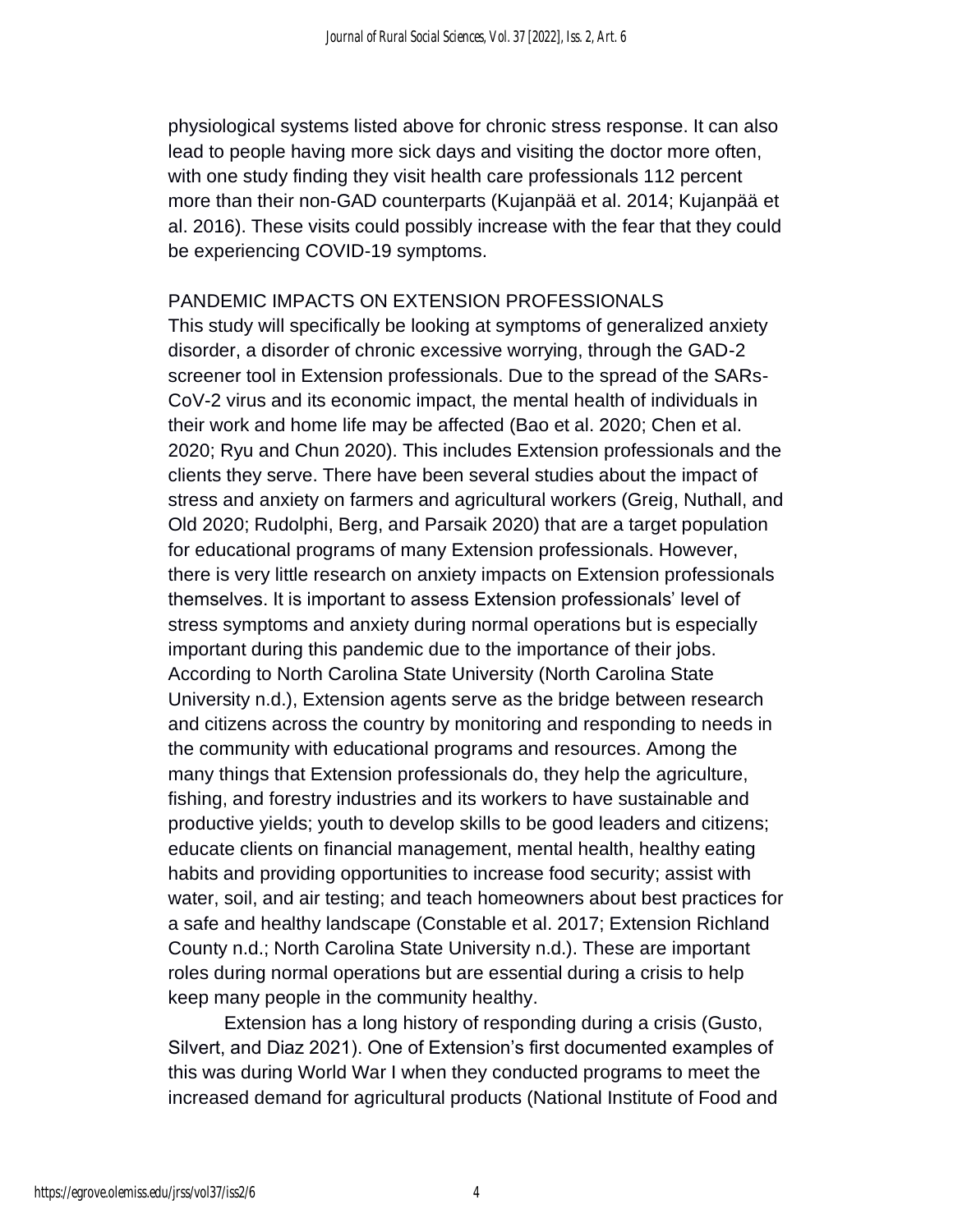Agriculture n.d.). Extension agents have continued to help deliver and coordinate essential services during humanitarian crises and natural disasters (Hiesl and Rodriguez 2019; McLeod et al. 2010). An essential role for Extension professionals is to identify issues and areas of concern in the community and develop plans to deal with them (Gibb 2015). This has remained true during the SARs-CoV-2 pandemic, but Extension professionals have had to change the way they provide these resources and information. Extension professionals are now providing information for the community on the SARs-CoV-2 virus, the COVID-19 disease, ways to operate in this new environment, how to still obtain healthy food, as well as other concerns of farmers and the general public (Gusto et al. 2021). Some Extension professionals might experience severe stress from the pandemic and its economic impacts, not knowing where to get valid information (since for many this is outside of their expertise), and dealing with clientele who are stressed and anxious.

Given this background, the study aims to determine the prevalence of anxiety symptoms and possible GAD among the Extension professionals and understand the underlying factors that may be associated with anxiety, as indicated by the GAD-2 screening instrument. The following analysis includes demographic factors discussed in the literature above (i.e., gender, age, and residential location), additional demographic factors which might increase or decrease the risk of anxiety symptoms, work-related factors, pandemic-related perceptions about work and home life, and protective practices employed at the individual and community levels.

#### **METHODS**

The evaluation team at the Southeastern Coastal Center for Agricultural Health and Safety (SCCAHS) organized a collaborative group of evaluators and outreach leaders from the 11 National Institute for Occupational Safety and Health-funded (CDC-NIOSH-funded) agricultural safety and health centers. These centers conduct research on health and safety in agriculture, fishing, and forestry and conduct outreach programs for clientele through partnerships with Extension and other organizations. The collaborative group developed an online questionnaire to assess the impacts of the pandemic on Extension professionals (Israel et al. 2020; Sampson et al. 2020). The survey questions, which included a mix of open-ended and closed-ended questions, were drawn from several sources, including surveys about natural disasters (Telg et al. 2008) and COVID-19 (Center for Public Issues Education 2020). The survey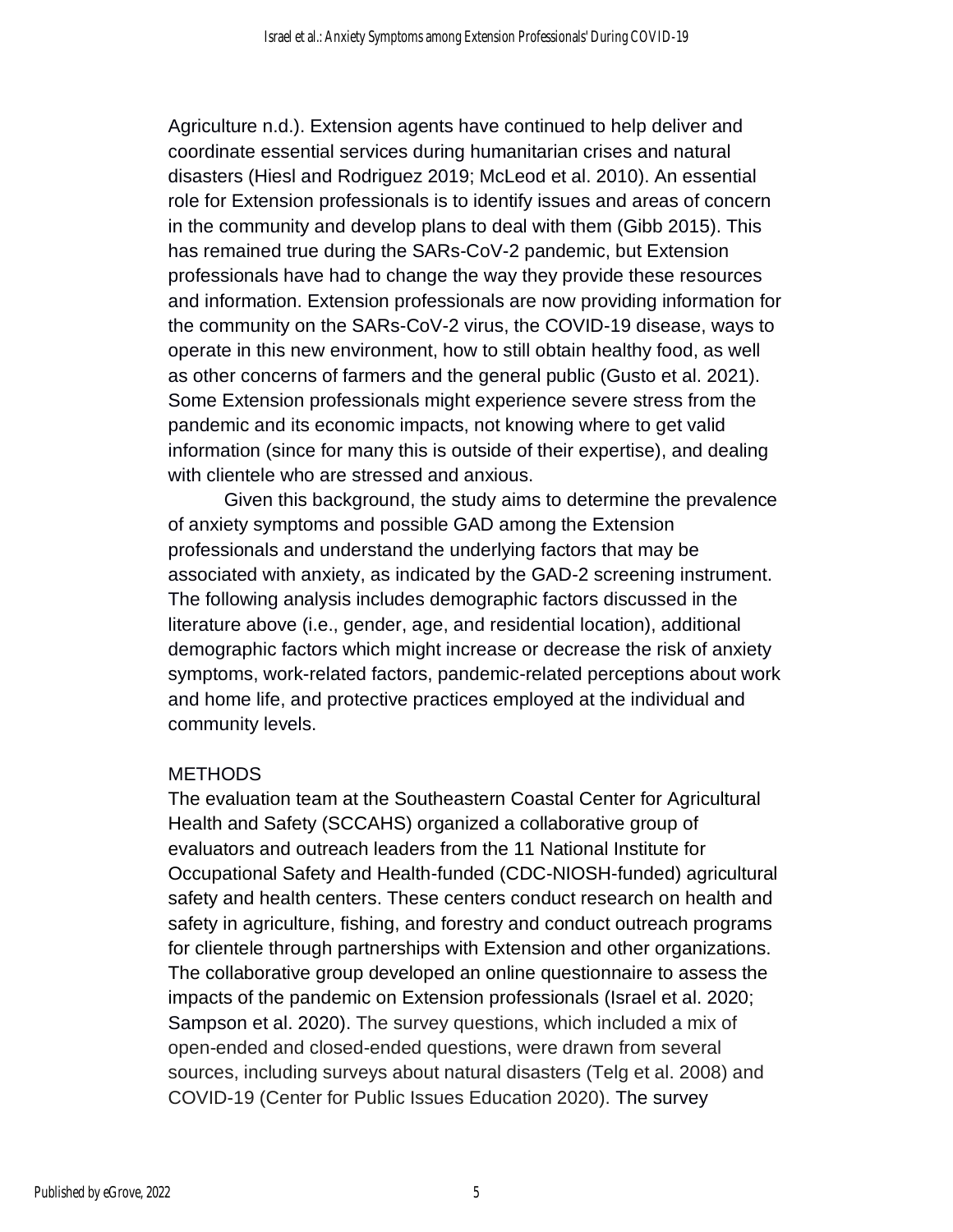addressed several topics, including current concerns related to agricultural safety and health, awareness and perceptions of COVID-19, and impacts of the pandemic on respondents' daily lives.

The survey was reviewed and determined to be exempt research by the University of Florida Institutional Review Board. It was subsequently administered by the Central States Center for Agricultural Safety and Health (CS-CASH), the Great Plains Center for Agricultural Health (GPCAH), the Southeast Center for Agricultural Health and Injury Prevention (SCAHIP), the Southeastern Coastal Center for Agricultural Health and Safety (SCCAHS), the Pacific Northwest Agricultural Safety and Health Center (PNASH), and the Northeast Center for Occupational Health and Safety (NECOHS) to Extension professionals. Data were collected in 24 states from mid-May through late-August 2020, except for NECOHS which collected data from late October through December (Table 1).<sup>3</sup> Because of the collaborative nature of the project, the survey procedures varied among the centers and, consequently, the response rates did as well.

Of the responses obtained, the bulk was from the SCCAHS catchment area and smaller numbers from areas served by the other centers.<sup>4</sup> Several factors contributed to the variation in the number of responses between the centers, including whether an Extension administrator actively supported the survey, whether sports rivalries were invoked to encourage participation, and whether the recommended number of reminders were sent to potential participants. Finally, because auxiliary data were not available to conduct analysis of nonresponse bias, we incorporated key variables, including respondent role, programmatic focus, and location, in the analysis.

This study used the GAD-2 screening instrument to measure the prevalence of anxiety symptoms among the Extension professionals. The GAD-2 is a two-question version of the GAD-7 that was created in 2007 to have a quick screener for GAD and anxiety symptoms for the general public (Kroenke et al. 2007). Over the past decade, GAD-2 has been widely applied to screen for symptoms of GAD in primary care settings (Kujanpää et al. 2014; García-Campayo et al. 2012) and in the general population (Christensen et al. 2011; Wild et al. 2014) with reasonably good psychometric properties in different populations. The study by Staples et al. (2019) comparing the GAD-2 to the GAD-7 for detecting GAD found with 95% confidence interval that 0.72 to 0.76 patients with a score of 3 or above were going to have a positive score for GAD with the GAD-7. Luo et al. (2019) found that with a score above 3, the GAD-2 had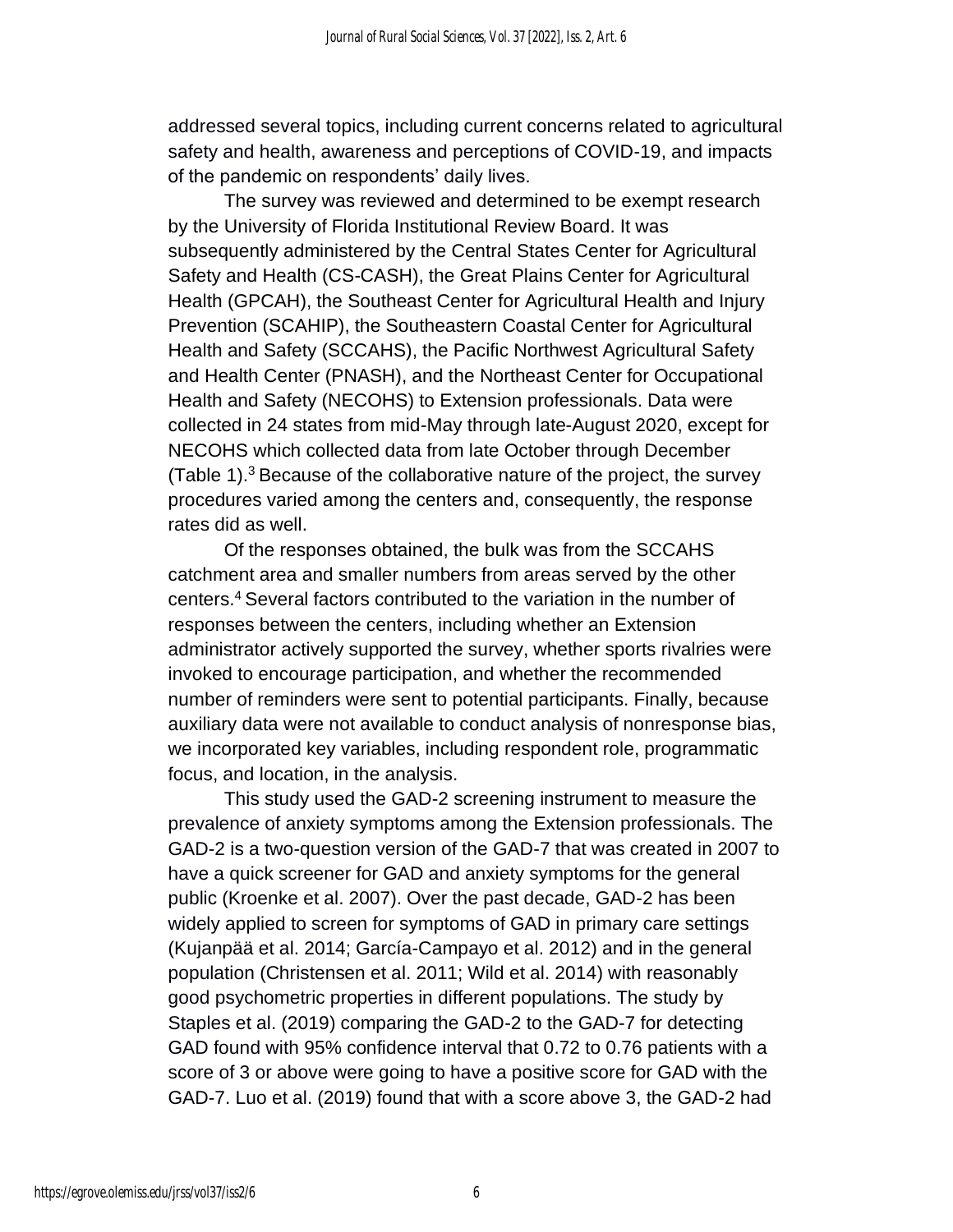| <b>Center</b>      | <b>States and</b><br>territories<br>with<br>respondents | <b>List source</b><br>& Number<br>of contacts                                 | <b>Email</b><br>list | <b>Usable</b><br>responses | Response<br>rate   |
|--------------------|---------------------------------------------------------|-------------------------------------------------------------------------------|----------------------|----------------------------|--------------------|
| CS-<br><b>CASH</b> | KS, MO, NE                                              | Extension<br>(NE only),<br>2 contacts;<br>CS-CASH,<br>3 contacts <sup>a</sup> | 597                  | 76                         | 12.7%              |
| <b>GPCAH</b>       | MN, OH, WI<br>IL, KY, MT,                               | Extension,<br>1 contact                                                       | 1,678                | 122                        | 7.3%               |
|                    | WV                                                      | $-b$                                                                          |                      | 13                         |                    |
| <b>NECOHS</b>      | CT, DE, MA,<br>ME, NH, PA,<br><b>WV</b>                 | $1 - 3$<br>contacts <sup>b</sup>                                              |                      | 77                         |                    |
| <b>SCAHIP</b>      | KY.                                                     | Extension,<br>5 contacts                                                      | 871                  | 212                        | 24.3%              |
| <b>SCCAHS</b>      | FL, GA, SC, VI                                          | Extension,<br>4 contacts                                                      | 1,501                | 831                        | 55.4%              |
| <b>PNASH</b>       | AK, ID, WA                                              | Extension,<br>3 contacts                                                      | 1,075                | 139                        | 12.9%              |
| Total              |                                                         |                                                                               | $5,722^c$            | 1,470                      | 24.3% <sup>d</sup> |

Table 1: Survey Distribution, Usable Responses, and Response Rate by **Center** 

aA link was also shared through a Facebook post.

bDistribution methods varied among the states and included listservs, newsletters, direct email; therefore, the number invited in some states is unknown.

<sup>c</sup>Totals are based on known counts from the centers.

<sup>d</sup>Response rates are the number of usable response (which include partial and complete responses) divided by the number in the list used for each state's survey. Criteria for a partial response included answering at least one question on COVID-19 in addition to questions on respondent role and programmatic focus (see AAPOR 2016).

acceptable levels of detecting GAD, and a meta-analysis found these results as well (Plummer et al. 2016). The Cronbach's alpha score was also determined to be appropriate with 0.806 (Luo et al. 2019) and 0.77 (Staples et al. 2019).

A score of 3 points is the preferred cutoff for identifying possible cases of GAD and in which further diagnostic evaluation for generalized anxiety disorder is warranted (Kroenke et al. 2007). Using a cutoff of 3, the GAD-2 has a sensitivity of 86 percent and specificity of 83 percent for diagnosing generalized anxiety disorder (Kroenke et al. 2007). Sensitivity was also determined with a 95% confidence interval level of 0.61-0.89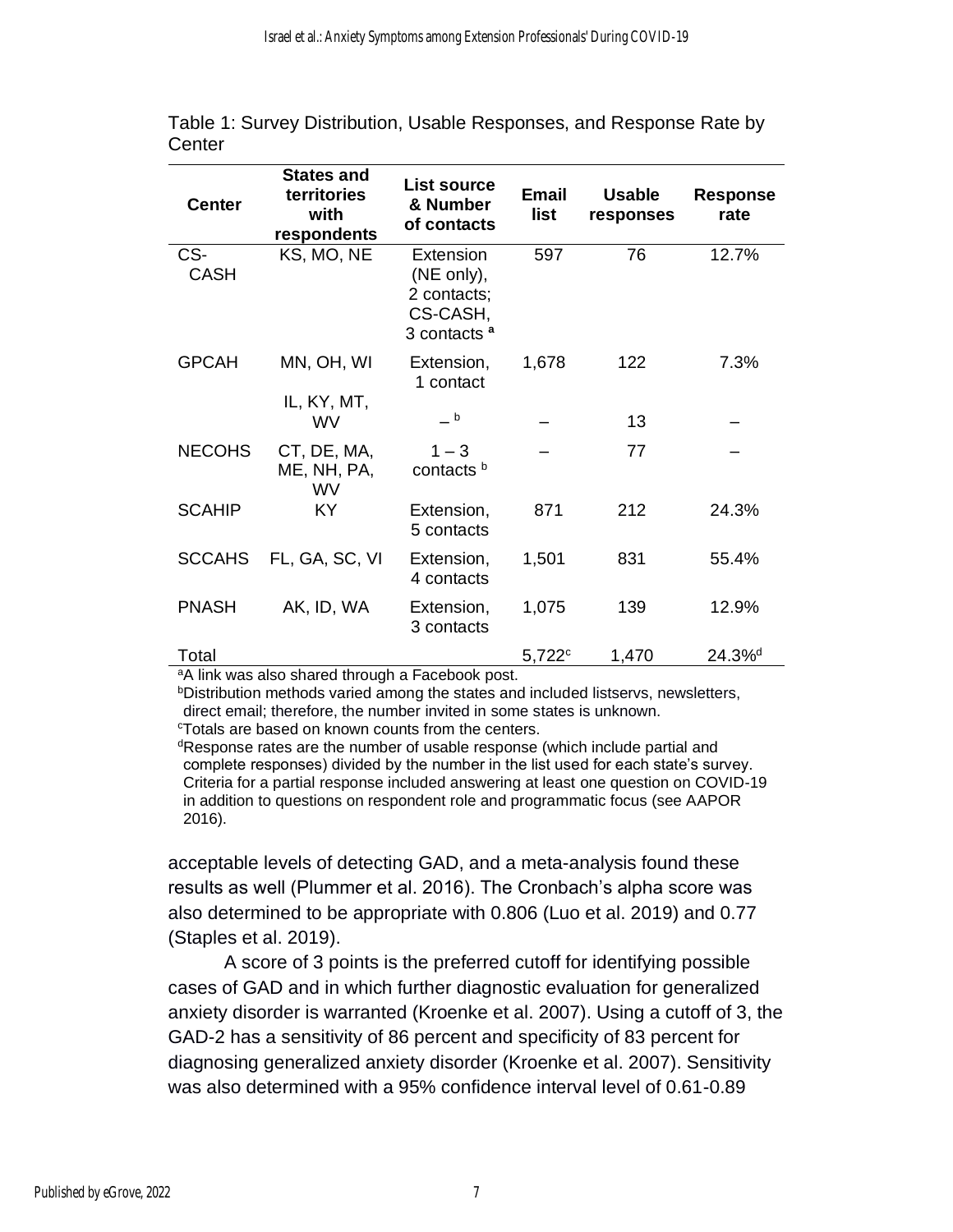(Luo et al. 2019) and 0.55-0.89 in a systematic review (Plummer et al. 2016). The specificity was determined with a 95% confidence interval to be 0.71-0.91 (Luo et al. 2019) and 0.60-0.92 in a systematic review (Plummer et al. 2016), which are acceptable levels. For this reason, GAD-2 scores greater than 3 were considered as probable cases of GAD for data analysis purposes. Thus, the dependent variable of this study is "GAD-2 score" which has two binary outcomes whereby a score greater than 3 is coded as 1 and a score equal to or less than 3 is coded as 0.

The predictor variables included a set of demographic attributes (age, sex, education, household income, marital status, whether a primary caregiver for an elderly family member, having children under 5, and county type), work-related variables (role in Extension, program focus area, effect of COVID-19 on hours worked, and current work location), perceptions of COVID-19 impacts on work and family life (preparedness to address the professional challenges during COVID-19, extent of support, extent of difficulty to balance personal and professional needs, extent of difficulty to balance working remotely and family needs, extent to which the clientele exhibited stress or emotional symptoms, worry over contracting COVID-19, effect of COVID-19 on the employment status of another household member, and overall level of stress), and protective practices (whether social distancing is used by most people, whether face coverings are used by most people, and respondents' use of protective practices). The list of variables and their measurement are shown in Table A1 in the Appendix.

Three items from the survey were used to create the stress index to assess the stress felt by the Extension professionals during the pandemic for receiving medical care and medicines and providing enough food for the household. Measurement properties of the index were acceptable, with Cronbach's alpha for the index calculated at .816 and a principal axis factor model accounting for 61.3 percent of the common variance.

Similarly, three items were used to create the respondent's personal protective practices index to assess how frequently the Extension professionals were following various protective practices to fight COVID-19. These items were: How frequently are you following any of these methods to fight COVID-19? Avoiding touching your eyes, nose and mouth; Cleaning or disinfecting frequently touched objects and surfaces; and Washing your hands with soap and water for at least 20 seconds. Measurement properties of the index were acceptable, with Cronbach's alpha for the index calculated at .725 and a principal axis factor model accounting for 48.6 percent of the common variance.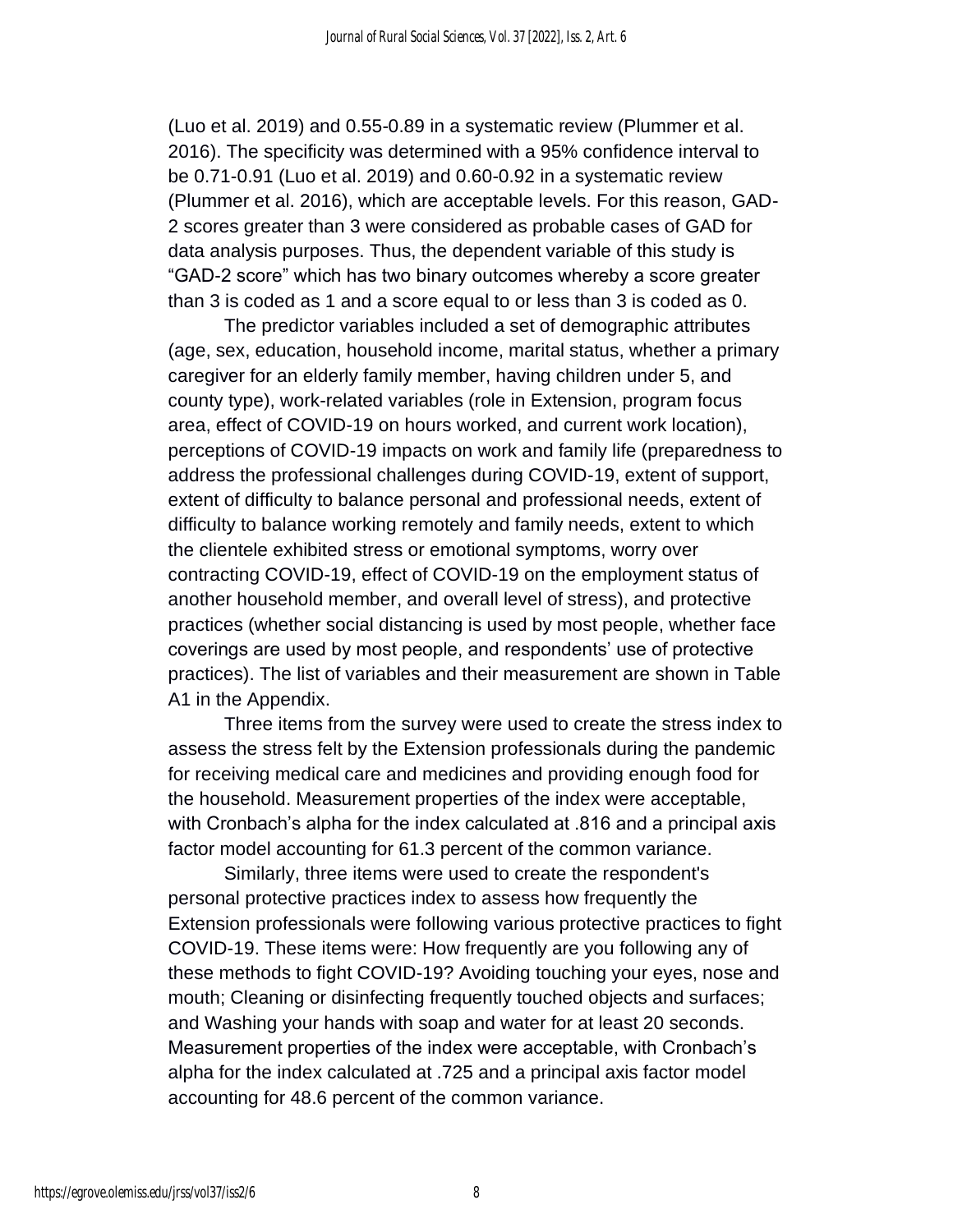Data analysis was conducted using SPSS version 27. The data were analyzed for the pattern of missingness (i.e., item nonresponse, Schafer and Graham 2002) and, therefore, multiple imputation was conducted to address the missing values. The pooled estimates for variable distributions, parameters, p-values, and odds ratios derived from the ten multiple imputation data sets were used for the analysis when provided by SPSS; otherwise, the median value across the ten imputations was used to guide model fit and significance interpretations (Eekhout, van de Wiel, and Heymans 2017). The first phase involved tabular analysis and bivariate models using binary logistic regression to examine the association of predictors with the GAD-2 score, followed by a multivariate model using binary logistic regression to assess and identify the influence of predictor variables with the GAD-2 score.<sup>5</sup>

#### RESULTS

The demographic profile of the respondents is shown in Table 2. County agents comprised the largest group of Extension professionals in the study, followed by state specialists. The distribution of Extension roles varied across the different participating Agriculture, Fishing and Forestry (AFF) health and safety centers (data not shown). The primary focus for programming was fairly evenly divided between AFF and other topical areas. Nearly two-thirds of Extension professionals lived in metropolitan counties, while the remainder were evenly split between nonmetro micropolitan and noncore counties (the counties were classified using definitions from the USDA's Economic Research Service [USDA-ERS 2013]). The distributions for age, income, and having a child under 5 in the household suggest a relatively mature workforce. Not surprisingly, educational attainment is very high with half of the professionals possessing a Master's degree and another quarter with a PhD degree. Finally, nearly three-quarters were married, and a small percentage of respondents reported being a caregiver for an elderly family member or having a young child in the household. Turning to the assessment of anxiety symptoms, we calculated the GAD-2 score and found that 23.3 percent of respondents scored greater than 3, which indicates the presence of symptoms and a potential for GAD.

#### *Associations Between GAD-2 Scores and Predictors*

The next several tables display participants' responses for different variables and their relation to having a GAD-2 score over 3. The bivariate association between selected demographic attributes and the GAD-2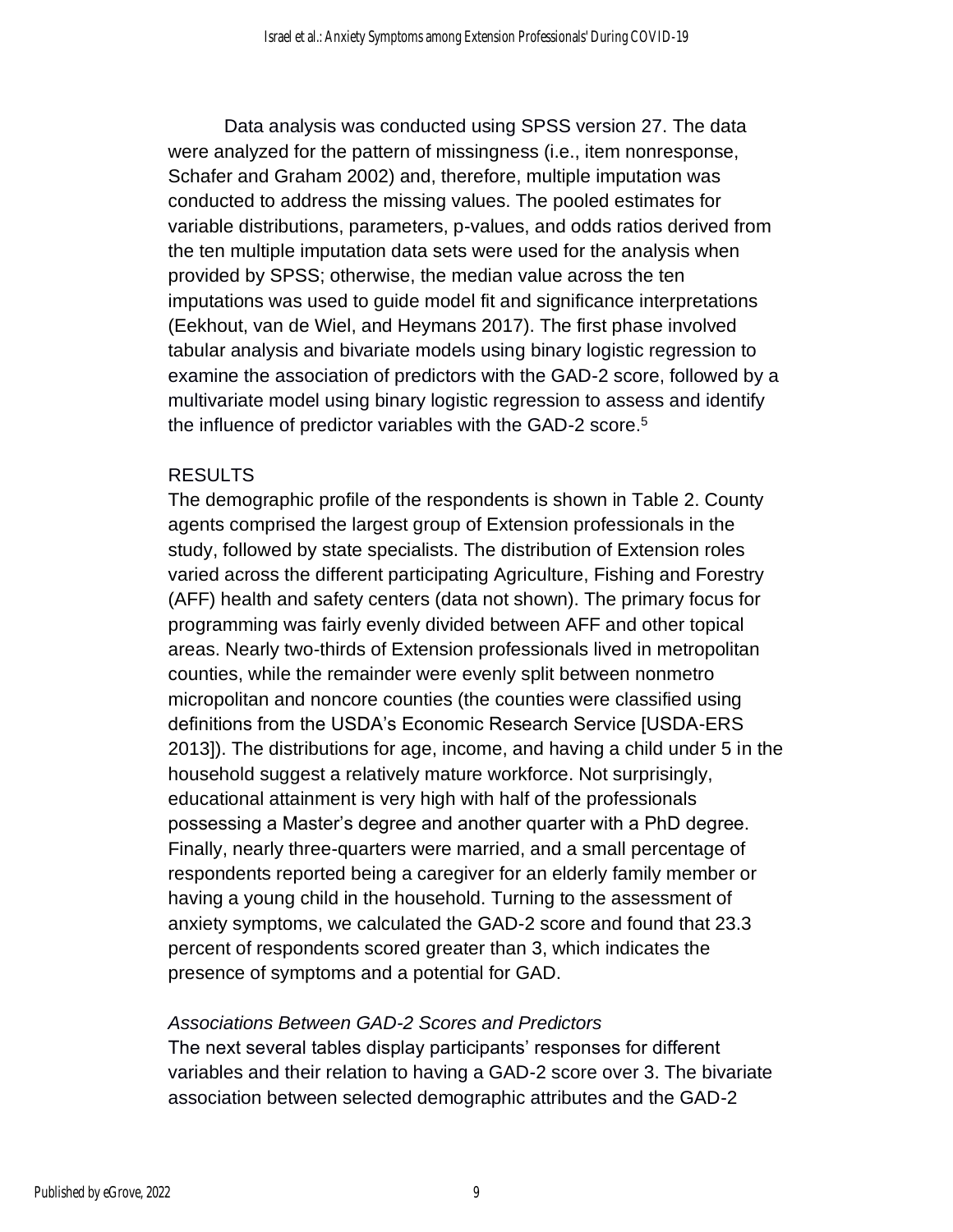| <b>Attribute</b>                         | <b>Responses</b>                                                                                                   | <b>Percent</b>                             |
|------------------------------------------|--------------------------------------------------------------------------------------------------------------------|--------------------------------------------|
| Role in Extension                        | <b>County Agents</b><br>Multicounty Agents, Regional<br>Specialized Agents & Regional<br>Specialists               | 47.6<br>7.6                                |
|                                          | <b>State Specialists</b><br>Administrators<br><b>Support Staff</b><br>Other                                        | 20.3<br>6.1<br>8.6<br>9.8                  |
| Program focus area                       | Agriculture, Fishing or Forestry<br>Other programmatic areas                                                       | 52.2<br>47.8                               |
| <b>Residential Location</b>              | Metropolitan<br>Nonmetro Micropolitan<br>Nonmetro noncore (rural)                                                  | 63.5<br>17.8<br>18.7                       |
| <b>Age Category</b>                      | 18-34 years<br>35-44 years<br>45-64 years<br>65-74 years                                                           | 17.9<br>26.0<br>49.0<br>7.1                |
| Highest level of education               | <b>Bachelor</b><br>Master<br>PhD                                                                                   | 22.2<br>50.7<br>27.1                       |
| Income Level                             | $<$ \$25,000<br>\$25,000-\$49,999<br>\$50,000-\$74,999<br>\$75,000-\$149,999<br>\$150,000-\$249,999<br>> \$250,000 | 2.2<br>12.2<br>20.0<br>51.7<br>13.2<br>0.7 |
| <b>Marital status</b>                    | Married<br>Widowed<br><b>Divorced</b><br>Separated<br>Never married                                                | 73.9<br>1.5<br>8.5<br>0.9<br>15.1          |
| Children under 5                         | Yes<br><b>No</b>                                                                                                   | 13.5<br>86.5                               |
| Caregiver of an elderly<br>family member | Yes<br><b>No</b>                                                                                                   | 13.1<br>86.9                               |

Table 2: Demographic Attributes of Respondents (n=1,433)

score is shown in Table 3. Contrary to expectation and the literature, there was virtually no difference between the percentage of male and female respondents who had a GAD-2 score over 3. On the other hand, the age category to which respondents belonged showed a strong negative association, whereby the youngest Extension professionals had the highest percentage with a GAD-2 score over 3 and each subsequent age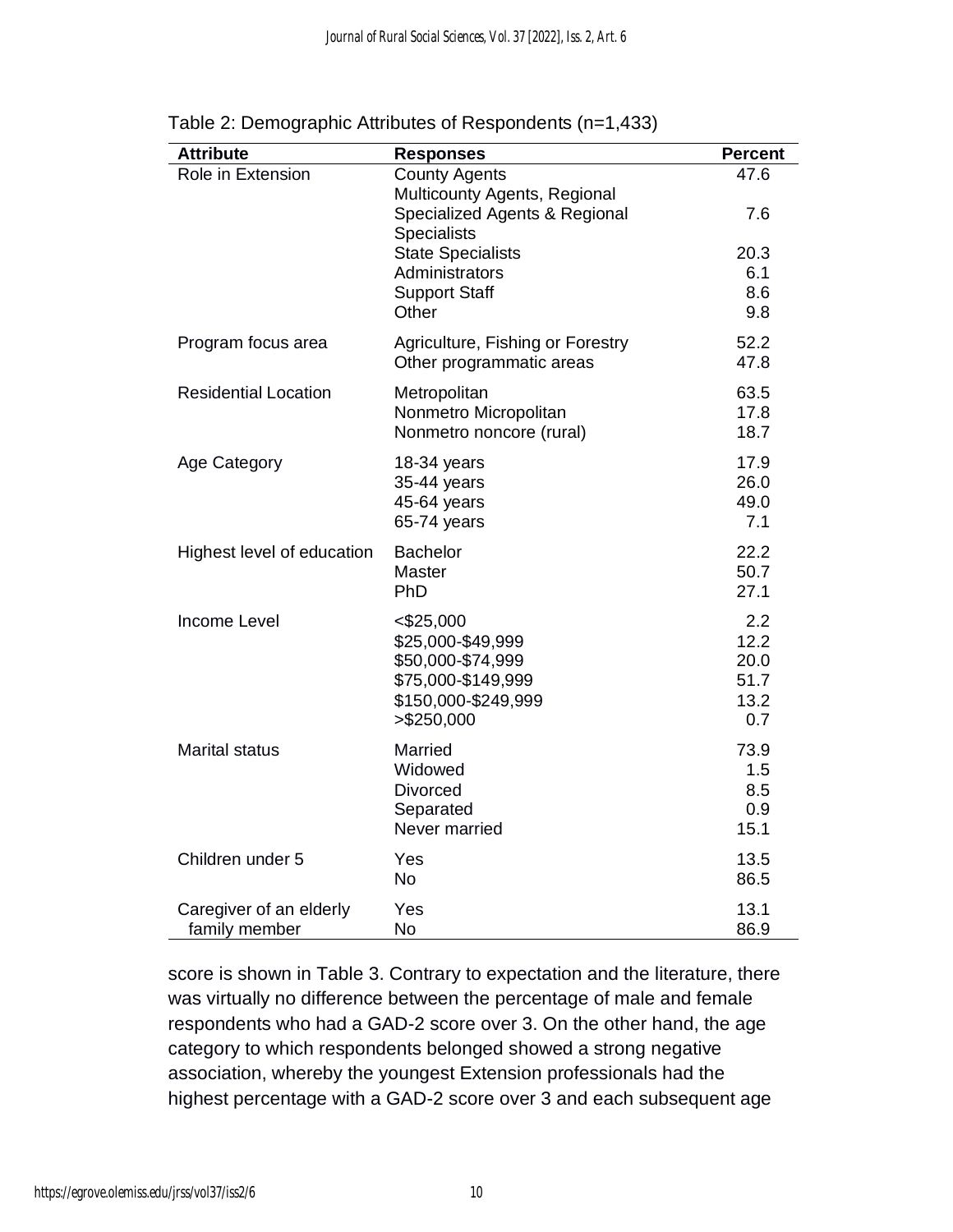|                                       |         |         | <b>Odds</b> | 95% C.I. |       |  |
|---------------------------------------|---------|---------|-------------|----------|-------|--|
| <b>Factor</b>                         | GAD > 3 | p-Value | ratio       | Lower    | Upper |  |
| <b>Sex</b>                            |         |         |             |          |       |  |
| Male                                  | 22.9%   | .488    | 1.093       | .851     | 1.403 |  |
| Female                                | 24.5%   |         |             |          |       |  |
| Age                                   |         |         |             |          |       |  |
| 18-34                                 | 36.8%   | < .001  | .637        | .552     | .737  |  |
| 35-44                                 | 27.5%   |         |             |          |       |  |
| 45-64                                 | 18.0%   |         |             |          |       |  |
| 65-74                                 | 16.7%   |         |             |          |       |  |
| $75+$                                 | 0.0%    |         |             |          |       |  |
| <b>Education</b>                      |         |         |             |          |       |  |
| Bachelor's degree                     | 29.7%   | .016    | .796        | .661     | .958  |  |
| Master's degree                       | 22.0%   |         |             |          |       |  |
| PhD                                   | 21.4%   |         |             |          |       |  |
| <b>Income</b>                         |         |         |             |          |       |  |
| Less than \$25,000                    | 36.1%   | $-.001$ | .766        | .673     | .872  |  |
| \$25,000-\$49,999                     | 31.2%   |         |             |          |       |  |
| \$50,000-\$74,999                     | 28.7%   |         |             |          |       |  |
| \$75,000-\$149,999                    | 20.6%   |         |             |          |       |  |
| \$150,000-\$249,999                   | 19.7%   |         |             |          |       |  |
| \$250,000 or more                     | 0.0%    |         |             |          |       |  |
| <b>Marital status</b>                 |         |         |             |          |       |  |
| Married                               | 21.9%   | .003    | $-$ a       |          |       |  |
| Widowed                               | 19.6%   |         | .777        | .220     | 2.711 |  |
| <b>Divorced</b>                       | 22.0%   |         | .977        | .507     | 1.883 |  |
| Separated                             | 29.6%   |         | 1.375       | .371     | 5.096 |  |
| Never married                         | 33.4%   |         | 1.796       | 1.292    | 2.496 |  |
| <b>Children under 5</b>               |         |         |             |          |       |  |
| <b>No</b>                             | 22.4%   | .005    | 1.628       | 1.161    | 2.282 |  |
| Yes                                   | 31.9%   |         |             |          |       |  |
| Caregiver of an elderly family member |         |         |             |          |       |  |
| Yes                                   | 27.0%   | .265    | 1.227       | .856     | 1.760 |  |
| No                                    | 23.2%   |         |             |          |       |  |
| <b>Residential location</b>           |         |         |             |          |       |  |
| Metropolitan county (ref)             | 24.5%   | .340    | __a         |          |       |  |
| Nonmetro micropolitan                 | 20.1%   |         | .777        | .541     | 1.117 |  |
| county                                |         |         |             |          |       |  |
| Nonmetro noncore                      | 24.4%   |         | .996        | .712     | 1.393 |  |
| county                                |         |         |             |          |       |  |

Table 3: Association of GAD Score with Demographics and COVID Response Impacts (n=1,433)

<sup>a</sup> An overall odds ratio is not available for categorical variables. For these variables, odds ratios are in comparison to the reference category.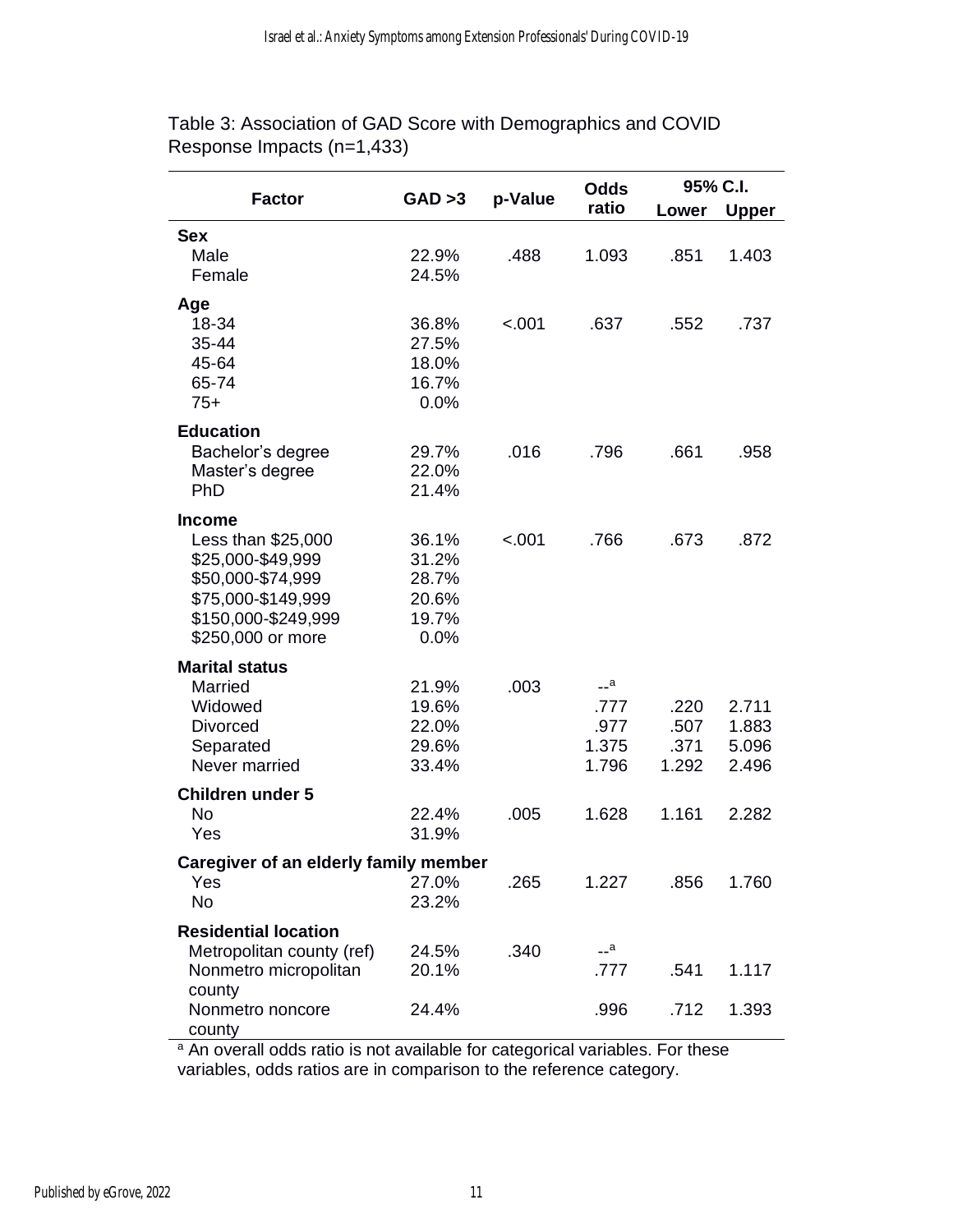group was lower than the next. The odds ratio (estimated with logistic regression) indicates about a 36 percent decrease in percent with a GAD-2 score over 3 for each step in the age category. Similar patterns were found for education and income, where the highest percent of Extension professionals with a GAD-2 score over 3 was for those with a Bachelor's degree and a household income under \$25,000, respectively. Regarding marital status, a larger percentage of those who were never married had a GAD-2 score over 3 compared to those who were married but all other categories would not be considered different, based on logistic regression (data not shown). In contrast, a larger percentage of Extension professionals who had a child under 5 in the household had a GAD-2 score over 3 compared to those that didn't have a child under 5. Being a caregiver for an elderly family member and place of residence were not associated with a higher GAD-2 score. These results for place of residence were as anticipated, but not for being a caregiver, where we expected to observe differences in their anxiety symptom levels.

On analysis of employment/work-related variables, Extension professionals whose program focus area is "other than Agriculture, Fisheries and Forestry (AFF)" were more likely to have a GAD-2 score greater than 3 when compared to those with a focus on AFF (Table 4). Also, when it comes to how COVID-19 has affected their work hours, respondents who have been laid off or furloughed had a greater chance of having GAD-2 score greater than 3 when compared to others. Those who were working regular hours had the lowest percentage with a GAD-2 score over 3. The Extension role and current workplace were not found to have an association with a GAD-2 score over 3.

Next, we examined perceptions of how COVID-19 has affected the respondents. Extension professionals who reported to be "not at all" prepared to address the professional challenges and those not getting enough support during the COVID-19 pandemic were found to have higher chances of having a GAD-2 score greater than 3 (Table 5).

When it comes to balancing personal and professional needs during the COVID-19 pandemic, respondents who found it difficult to a "great extent" were likely to have a higher GAD-2 score (Table 5). A similar pattern was revealed when responses related to balancing working remotely and family needs during the COVID-19 pandemic were analyzed, with those finding it difficult to a "great extent" having greater chances of having a GAD-2 score greater than 3.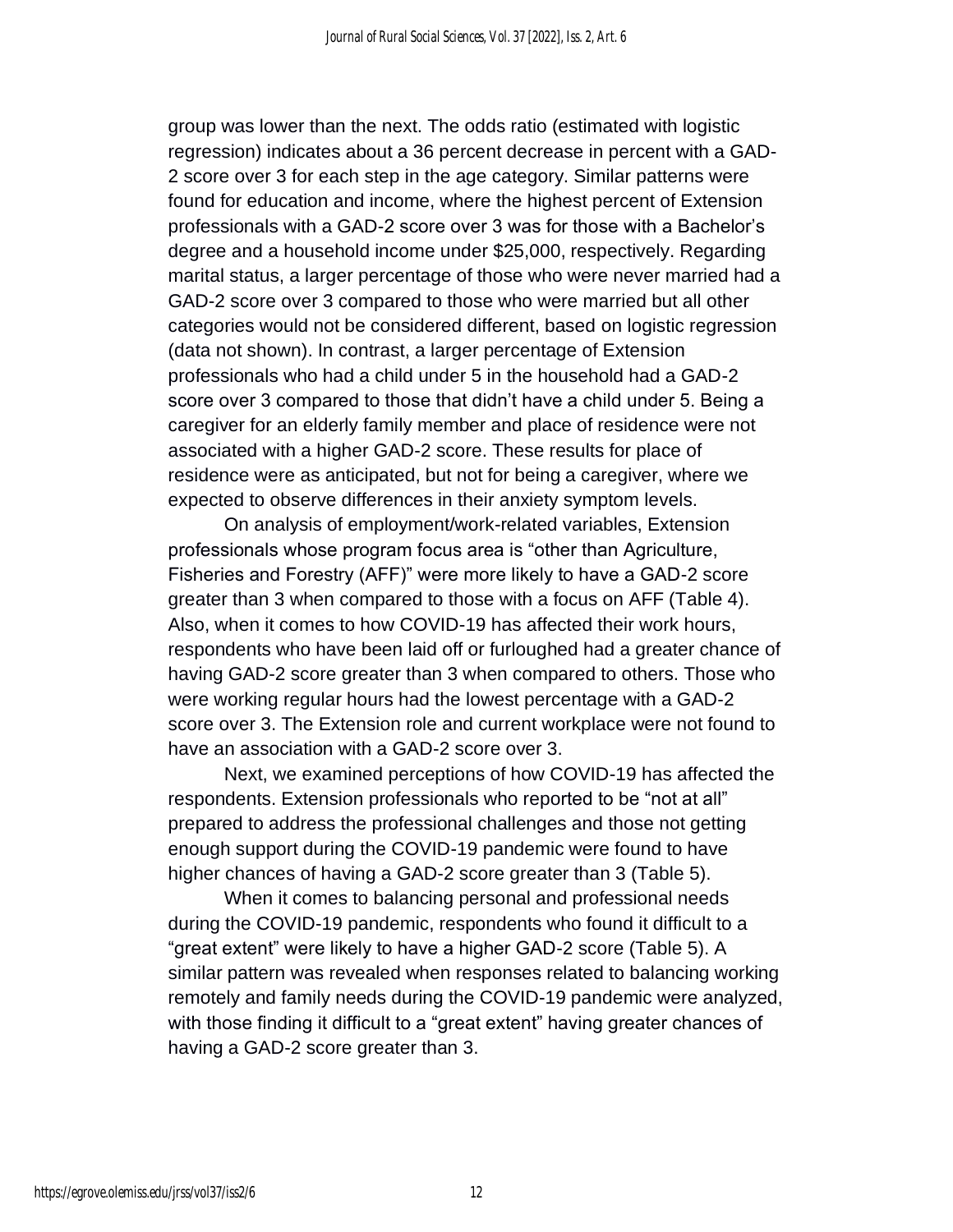| <b>Factor</b>                                                                              | GAD            | p-           | Odds         | 95% C.I. |              |
|--------------------------------------------------------------------------------------------|----------------|--------------|--------------|----------|--------------|
|                                                                                            | >3             | <b>Value</b> | <b>Ratio</b> | Lower    | <b>Upper</b> |
| <b>Extension</b>                                                                           |                |              |              |          |              |
| role                                                                                       |                |              |              |          |              |
| <b>County Agent</b>                                                                        | 22.7%          | .108         | $-a$         |          |              |
| <b>State Specialist</b>                                                                    | 21.5%          |              | .935         | .667     | 1.311        |
| <b>Multicounty Agents, Regional</b><br>Specialized Agents &<br><b>Regional Specialists</b> | 27.4%          |              | 1.285        | .803     | 2.056        |
| Administrator                                                                              | 17.0%          |              | .694         | .373     | 1.290        |
| Other role                                                                                 | 30.6%          |              | 1.500        | .995     | 2.262        |
| <b>Support Staff</b>                                                                       | 28.0%          |              | 1.325        | .840     | 2.089        |
|                                                                                            |                |              |              |          |              |
| Program focus area                                                                         |                |              |              |          |              |
| Other than AFF                                                                             | 27.9%          | .001         | .641         | .499     | .825         |
| Agriculture, Fisheries, Forestry<br>(AFF)                                                  | 19.9%          |              |              |          |              |
| <b>Employment status</b>                                                                   |                |              |              |          |              |
| I am working regular hours (ref)                                                           | 20.4%          | $-.001$      | $-a$         |          |              |
| I am working more hours                                                                    | 29.9%          |              | 1.659        | 1.254    | 2.196        |
| I am working fewer hours                                                                   | 27.2%          |              | 1.450        | .829     | 2.539        |
| I have been laid off or<br>furloughed                                                      | 48.1%          |              | 3.352        | .936     | 12.012       |
| <b>Current workplace</b>                                                                   |                |              |              |          |              |
| Mainly from my regular office<br>Mainly from my home                                       | 19.9%<br>24.9% | .232         | 1.154        | .912     | 1.460        |

Table 4: Association of GAD-2 Score with Employment/Work-related Variables (n=1,433)

<sup>a</sup> An overall odds ratio is not available for categorical variables. For these variables, odds ratios are in comparison to the reference category.

On analyzing the Extension professional's personal and their client's stress or emotional symptoms during the COVID-19 pandemic, respondents who were extremely worried about contracting COVID-19 and whose clientele exhibited stress or emotional symptoms to a great extent had a higher chance of having a GAD-2 score greater than 3. The stress index also showed a positive, linear association with a GAD-2 score over three. On the other hand, the percentage of respondents with a GAD-2 score over 3 was lower for those having another member of the household whose employment was unaffected by COVID-19 than for those with an affected family member.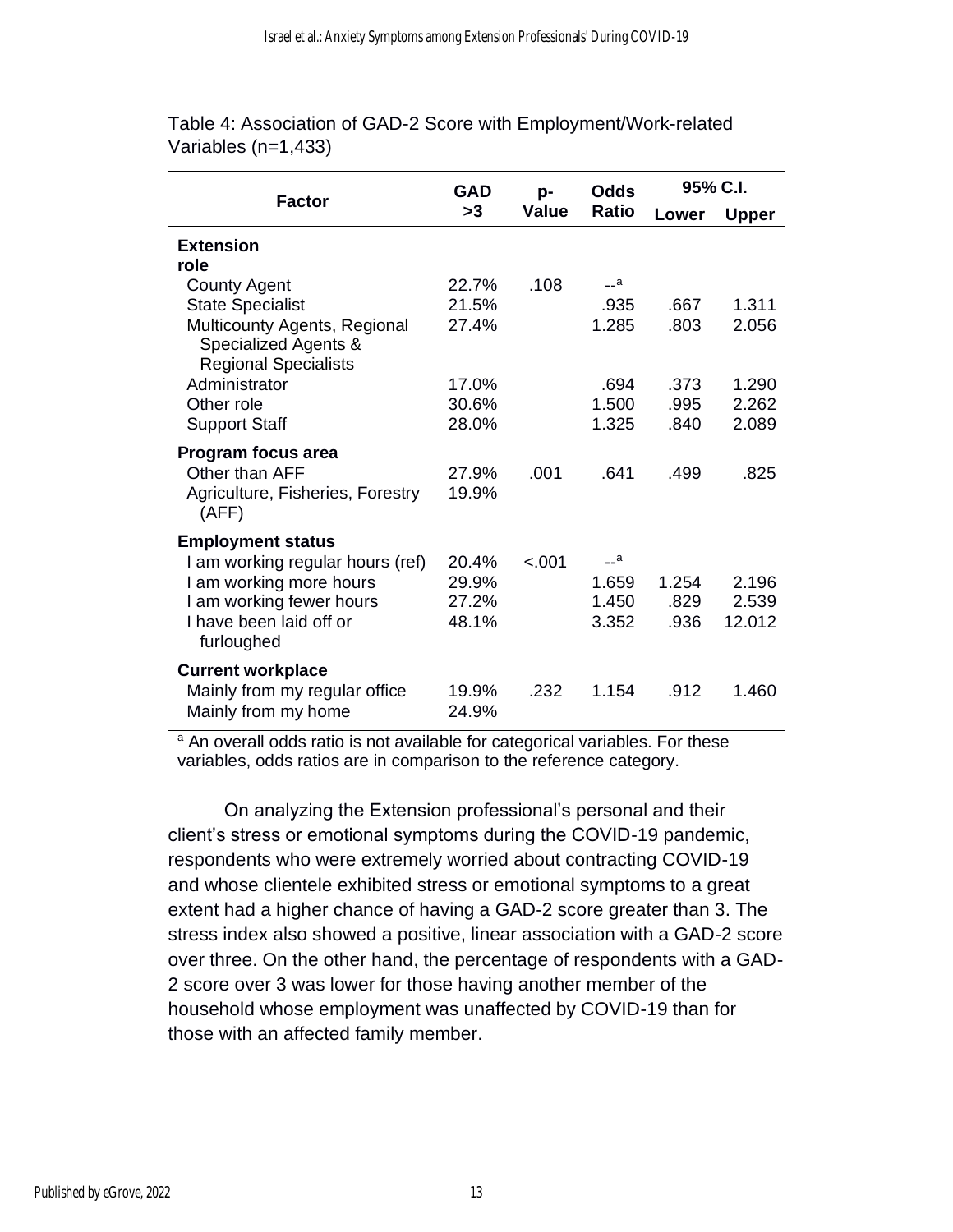| <b>Factor</b>                                                                                                | GAD > 3        | p-           | Odds         | 95% C.I. |              |
|--------------------------------------------------------------------------------------------------------------|----------------|--------------|--------------|----------|--------------|
|                                                                                                              |                | <b>Value</b> | <b>Ratio</b> | Lower    | <b>Upper</b> |
| Extent to which respondents were prepared to address                                                         |                |              |              |          |              |
| the professional challenges during the COVID-19                                                              |                |              |              |          |              |
| pandemic<br>Not at all                                                                                       | 40.4%          | < .001       | .668         | .575     | .777         |
| Slight extent                                                                                                | 27.7%          |              |              |          |              |
| Moderate extent                                                                                              | 21.1%          |              |              |          |              |
| <b>Great extent</b>                                                                                          | 16.2%          |              |              |          |              |
| Extent to which the respondents are getting the                                                              |                |              |              |          |              |
| support they need during the COVID-19 pandemic                                                               |                |              |              |          |              |
| Not at all                                                                                                   | 30.1%          | < .001       | .586         | .503     | .684         |
| Slight extent<br>Moderate extent                                                                             | 41.7%<br>23.0% |              |              |          |              |
| <b>Great extent</b>                                                                                          | 16.1%          |              |              |          |              |
|                                                                                                              |                |              |              |          |              |
| Extent to which is it difficult for the respondents to<br>balance personal and professional needs during the |                |              |              |          |              |
| <b>COVID-19 pandemic</b>                                                                                     |                |              |              |          |              |
| Not at all                                                                                                   | 10.2%          | < .001       | 2.040        | 1.743    | 2.388        |
| Slight extent                                                                                                | 14.3%          |              |              |          |              |
| Moderate extent                                                                                              | 24.5%          |              |              |          |              |
| <b>Great extent</b>                                                                                          | 43.8%          |              |              |          |              |
| Extent to which it is difficult to balance working                                                           |                |              |              |          |              |
| remotely and family needs during the COVID-19                                                                |                |              |              |          |              |
| pandemic                                                                                                     |                |              |              |          |              |
| Not at all                                                                                                   | 13.6%          | < .001       | 1.609        | 1.416    | 1.828        |
| Slight extent<br>Moderate extent                                                                             | 19.5%<br>26.3% |              |              |          |              |
| <b>Great extent</b>                                                                                          | 40.0%          |              |              |          |              |
|                                                                                                              |                |              |              |          |              |
| Extent to which the clientele that the respondents<br>assist exhibited stress or emotional symptoms during   |                |              |              |          |              |
| the COVID-19 pandemic                                                                                        |                |              |              |          |              |
| Not at all                                                                                                   | $16.1\%$       | $-.001$      | 1.581        | 1.326    | 1.886        |
| Slight extent                                                                                                | 17.0%          |              |              |          |              |
| Moderate extent                                                                                              | 25.1%          |              |              |          |              |
| <b>Great extent</b>                                                                                          | 37.9%          |              |              |          |              |
| How worried are you about contracting COVID-19?                                                              |                |              |              |          |              |
| Not at all worried                                                                                           | 11.5%          | $-.001$      | 1.766        | 1.547    | 2.017        |
| A little worried                                                                                             | 16.8%          |              |              |          |              |
| Somewhat worried                                                                                             | 24.0%          |              |              |          |              |
| Very worried                                                                                                 | 40.0%          |              |              |          |              |
| <b>Extremely worried</b>                                                                                     | 54.5%          |              |              |          |              |

Table 5: Association of GAD Score with COVID-19 Impacts (n=1,433)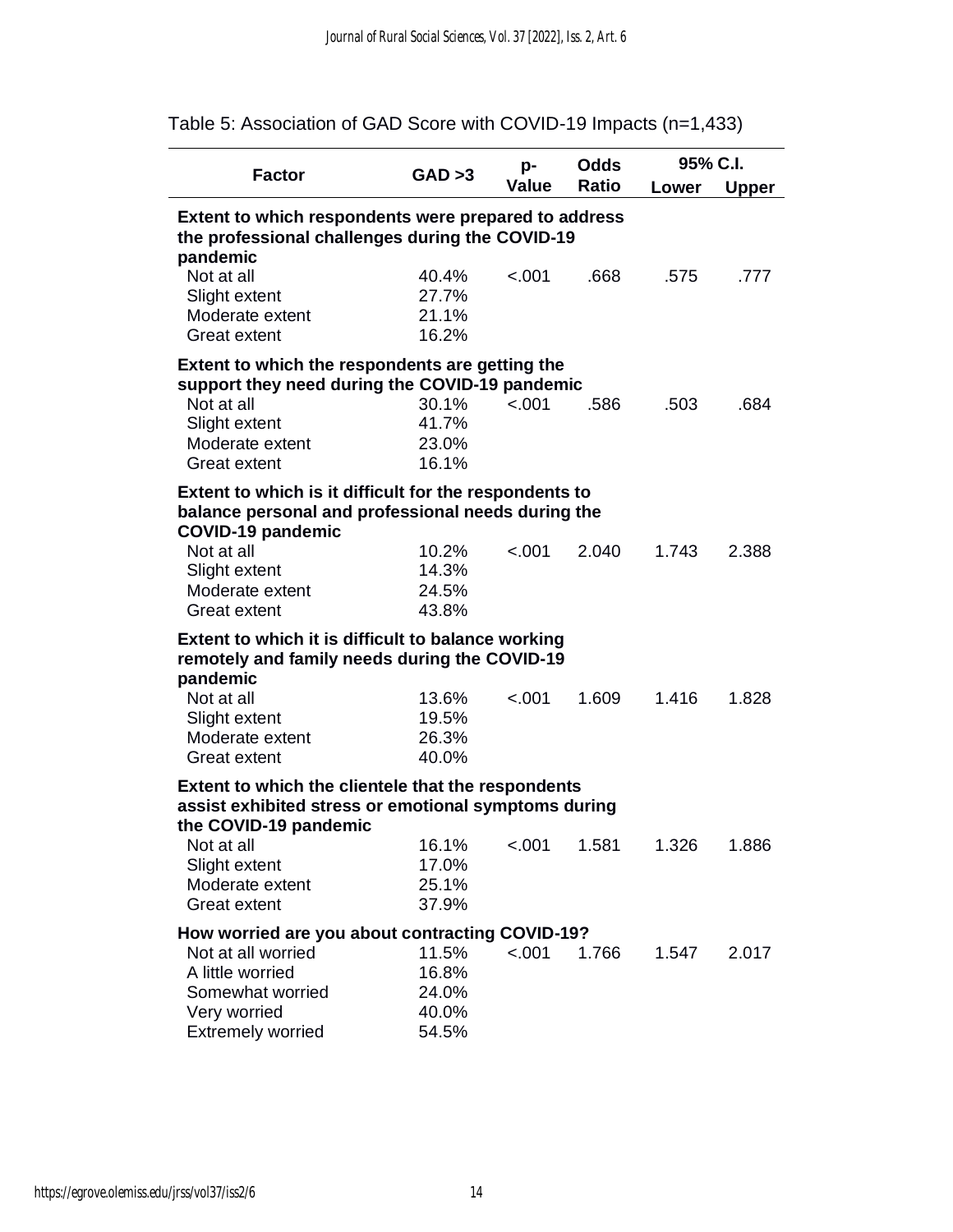|                                                        |         | p-           | <b>Odds</b> | 95% C.I. |              |  |
|--------------------------------------------------------|---------|--------------|-------------|----------|--------------|--|
| Factor                                                 | GAD > 3 | <b>Value</b> | Ratio       | Lower    | <b>Upper</b> |  |
| Employment status of another household member has      |         |              |             |          |              |  |
| been negatively affected by COVID-19                   |         |              |             |          |              |  |
| No (ref)                                               | 21.3%   | < .001       | $-$ a       |          |              |  |
| Is working more hours                                  | 30.0%   |              | 1.568       | .997     | 2.465        |  |
| Is working less hours                                  | 26.6%   |              | 1.334       | .869     | 2.046        |  |
| Laid off or furloughed                                 | 32.0%   |              | 1.730       | 1.153    | 2.594        |  |
| Stress Index from getting medical care, medicines, and |         |              |             |          |              |  |
| food                                                   |         |              |             |          |              |  |
| .00.                                                   | 13.2%   | < .001       | 2.222       | 1.914    | 2.579        |  |
| .33                                                    | 15.8%   |              |             |          |              |  |
| .67                                                    | 21.3%   |              |             |          |              |  |
| 1.00                                                   | 19.0%   |              |             |          |              |  |
| 1.33                                                   | 29.6%   |              |             |          |              |  |
| 1.67                                                   | 42.9%   |              |             |          |              |  |
| 2.00                                                   | 45.9%   |              |             |          |              |  |
| 2.33                                                   | 62.8%   |              |             |          |              |  |
| 2.67                                                   | 59.7%   |              |             |          |              |  |
| 3.00                                                   | 44.0%   |              |             |          |              |  |
| 3.33                                                   | 57.3%   |              |             |          |              |  |
| 3.67                                                   | 100.0%  |              |             |          |              |  |
| 4.00                                                   | 62.2%   |              |             |          |              |  |

<sup>a</sup> An overall odds ratio is not available for categorical variables. For these variables, odds ratios are in comparison to the reference category.

Finally, the protective practices followed by Extension professionals and people in their community were examined in Table 6. When it comes to protective practices, those living and working in communities where people were not practicing social distancing were found to have greater chances of having a GAD score greater than 3, whereas the use of face masks was found to have no association with a higher score. The respondent's personal protective practices index also was weakly associated with a GAD-2 score over 3, where a greater percentage of those who used no protective practices or used most of them had a higher percentage with a GAD-2 score greater than 3 compared to those who had lower, non-zero values on the protective practices index.

#### *Which Factors Were Most Influential on GAD Scores?*

Given the large number of variables associated with a GAD-2 score over 3, the analysis focused on identifying a set of factors having a net effect after controlling for other predictors. The results of binary logistic regression analysis of the data showed that the full logistic regression model containing all the 15 predictors was statistically significant,  $x^2 =$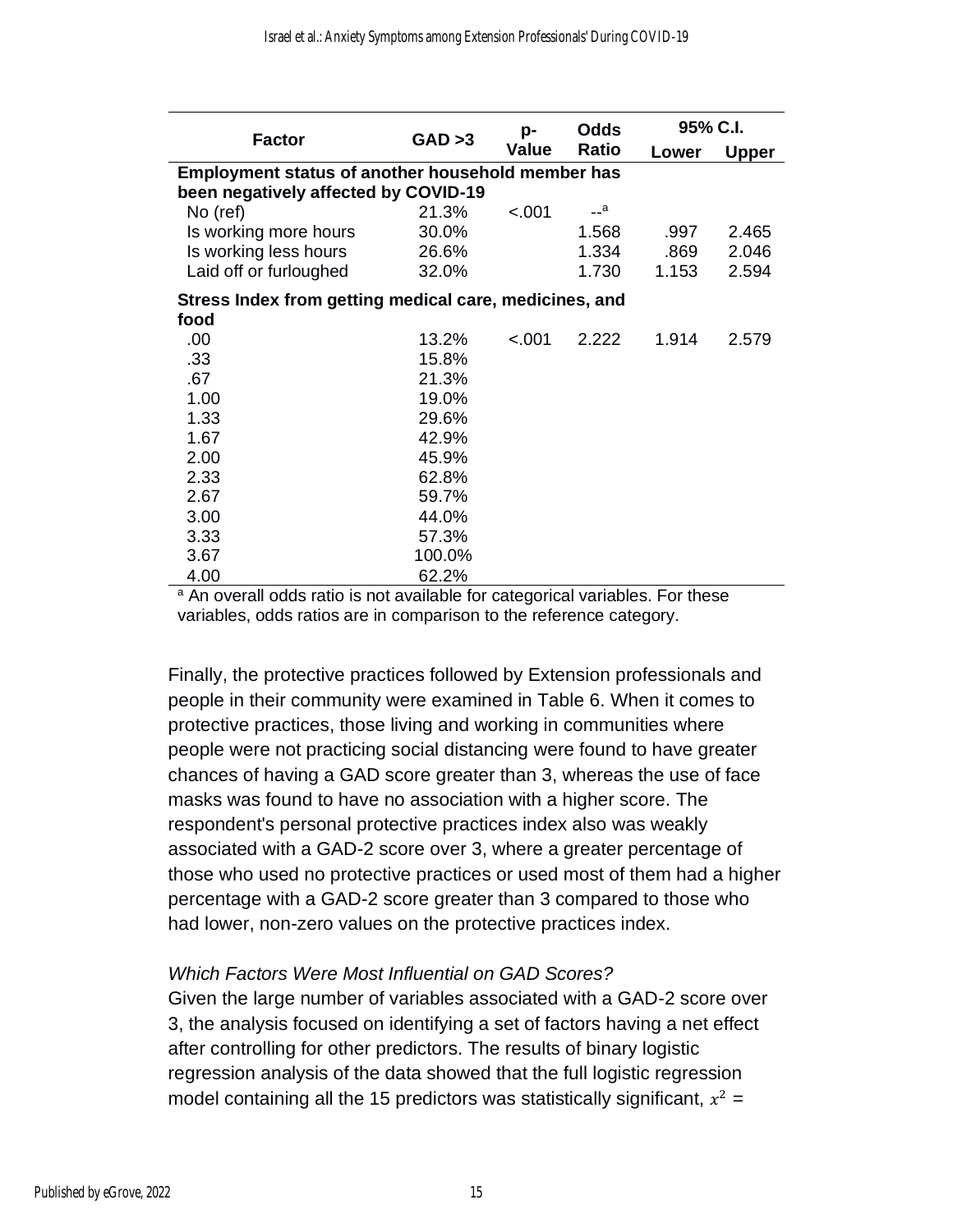348.126, df =22, p<.001, indicating that the set of independent variables significantly predicted the outcome variable, General Anxiety Disorder (GAD-2) score greater than 3. In addition, the Hosmer and Lemeshow test p-value was .512, which was greater than the .05 threshold value, and supports the view that the model fits the data reasonably well. The results of Cox & Snell, and Nagelkerke R squared estimates indicated that the

Table 6: Association of GAD Score with Protective Practices Followed  $(n=1,433)$ 

|                                                                           | GAD > 3        | p-Value | <b>Odds</b>  | 95% C.I. |              |  |
|---------------------------------------------------------------------------|----------------|---------|--------------|----------|--------------|--|
| <b>Factor</b>                                                             |                |         | <b>Ratio</b> | Lower    | <b>Upper</b> |  |
| Is social distancing being used by most people in<br>your community?      |                |         |              |          |              |  |
| Yes<br><b>No</b>                                                          | 21.6%<br>30.4% | .003    | .631         | .467     | .852         |  |
| Is wearing face coverings being used by most people<br>in your community? |                |         |              |          |              |  |
| Yes<br>No.                                                                | 23.5%<br>24.0% | .873    | .978         | .747     | 1.282        |  |
| Respondent's personal protective practices index                          |                |         |              |          |              |  |
| .00                                                                       | 50.0%          | .037    | 1.266        | 1.014    | 1.581        |  |
| .33                                                                       | 0.0%           |         |              |          |              |  |
| .67                                                                       | 17.3%          |         |              |          |              |  |
| 1.00                                                                      | 17.0%          |         |              |          |              |  |
| 1.33                                                                      | 22.1%          |         |              |          |              |  |
| 1.67                                                                      | 21.1%          |         |              |          |              |  |
| 2.00                                                                      | 22.2%          |         |              |          |              |  |
| 2.33                                                                      | 24.6%          |         |              |          |              |  |
| 2.67                                                                      | 23.2%          |         |              |          |              |  |
| 3.00                                                                      | 28.4%          |         |              |          |              |  |

whole model explained between 22 percent and 32 percent of the variance that can be predicted from the independent variables. Finally, the model classified correctly 93.9 percent of the respondents who have a GAD-2 score less than or equal to 3 and 39.2 percent of those who have a GAD-2 score greater than 3, for an overall classification success rate of 80.9 percent.

The results presented in Table 7 show the logistic regression coefficients, Wald test, and odds ratios for each of the predictor variables. Extension professionals in the younger age groups have greater likelihood of having a GAD-2 score greater than 3 compared to higher age groups, controlling for other variables in the model. As shown by the odds ratio of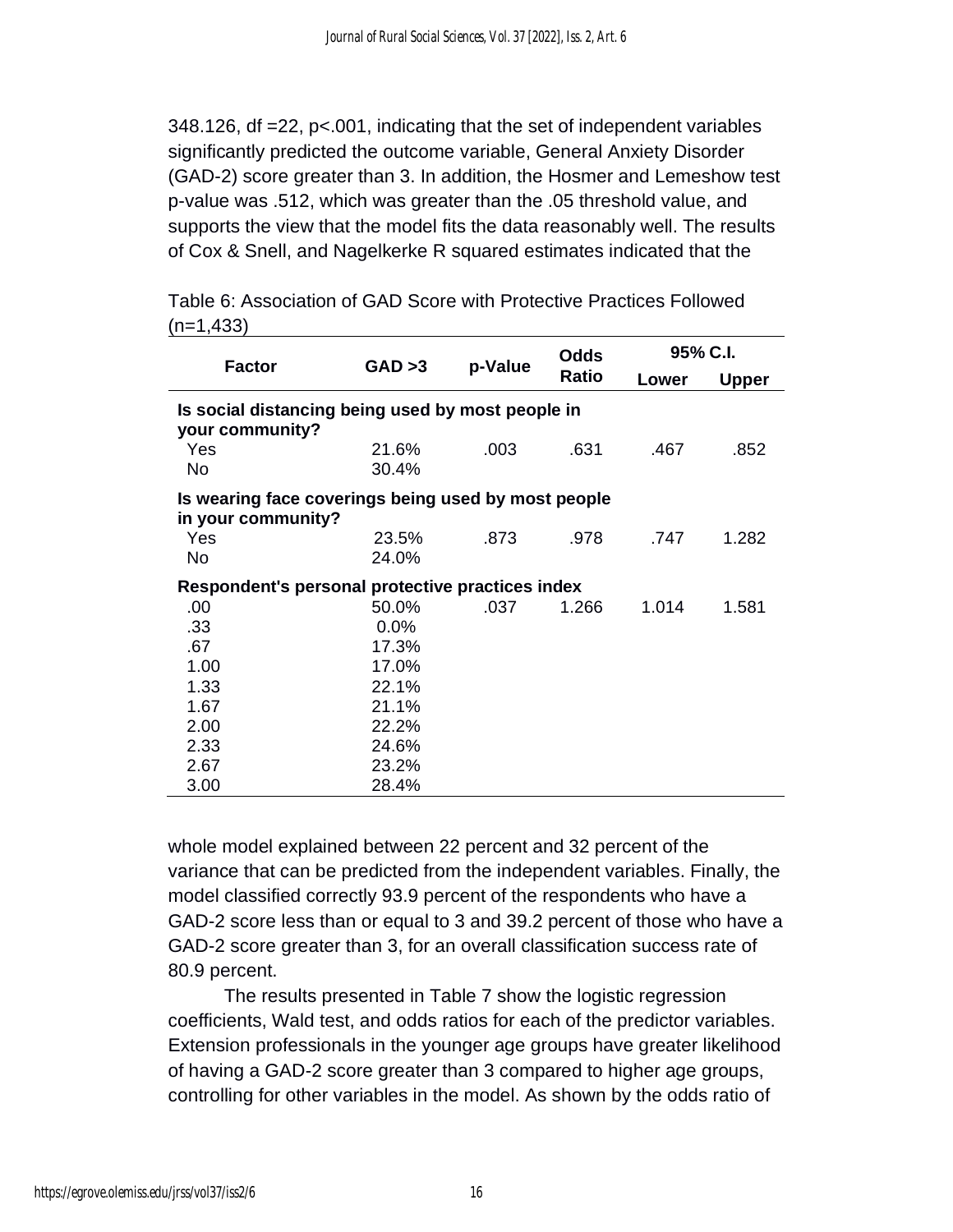.589, each increase in age category was predicted to decrease the likelihood of having a score over 3 by approximately 70 percent of the previous age group. Contrary to the literature reviewed earlier, women did not significantly differ from men on the likelihood of having an elevated GAD-2 score. Nor did education level or income remain significant from the bivariate associations (although these were retained for model fitting purposes). Finally, residential location continued to be a nonfactor.

|                                                                              |                            |                         |                  |                      |                         |                         | 95% C.I.                |
|------------------------------------------------------------------------------|----------------------------|-------------------------|------------------|----------------------|-------------------------|-------------------------|-------------------------|
|                                                                              | <b>Estimate</b>            | <b>Wald</b>             | df               | p-<br>Value          | Exp(B)                  | Lower                   | <b>Upper</b>            |
| Age category                                                                 | $-0.530$                   | 44.562                  | $\mathbf{1}$     | $-.001$              | 0.589                   | 0.490                   | 0.707                   |
| Sex (Male is the<br>reference)                                               | 0.081                      | 0.440                   | 1                | .599                 | 1.084                   | 0.802                   | 1.467                   |
| <b>Highest level of</b><br>education                                         | $-0.170$                   | 0.836                   | 1                | .274                 | 0.843                   | 0.621                   | 1.145                   |
| <b>Total annual</b><br>household income<br>from all sources,<br>before taxes | $-0.079$                   | 0.189                   | 1                | .408                 | 0.924                   | 0.766                   | 1.115                   |
| <b>Residential Location</b><br>(Metropolitan is the                          |                            | 3.097                   | $\overline{2}$   | .213                 |                         |                         |                         |
| reference)<br>Nonmetro<br>micropolitan                                       | $-0.361$                   | 2.604                   | 1                | .091                 | 0.697                   | 0.458                   | 1.059                   |
| Nonmetro noncore                                                             | $-0.068$                   | 0.005                   | 1                | .746                 | 0.934                   | 0.619                   | 1.409                   |
| <b>Role in Extension</b><br>(County agent is the                             |                            | 8.080                   | 5                | .152                 |                         |                         |                         |
| reference)<br>State specialist<br>Regional specialist<br>Administrator       | 0.211<br>0.441<br>$-0.031$ | 1.061<br>3.790<br>0.003 | 1<br>1<br>1      | .382<br>.133<br>.934 | 1.235<br>1.555<br>0.970 | 0.769<br>0.874<br>0.468 | 1.983<br>2.766<br>2.009 |
| Other<br>Support staff                                                       | 0.326<br>0.650             | 2.049<br>7.545          | $\mathbf 1$<br>1 | .198<br>.028         | 1.386<br>1.916          | 0.843<br>1.074          | 2.278<br>3.420          |
| Program focus area:<br><b>AgFF vs other</b>                                  | $-0.420$                   | 10.692                  | 1                | .008                 | 0.652                   | 0.482                   | 0.896                   |
| How has the COVID-<br>19 pandemic affected                                   |                            |                         |                  |                      |                         |                         |                         |
| your employment<br>status? (Working<br>same hours is the                     |                            | 7.471                   | 3                | .058                 |                         |                         |                         |
| reference)<br>I am working more                                              | 0.319                      | 3.226                   | 1                | .073                 | 1.375                   | 0.971                   | 1.948                   |
| hours<br>I am working less<br>hours                                          | 0.192                      | 0.861                   | 1                | .571                 | 1.212                   | 0.624                   | 2.354                   |
| I have been laid<br>off/furloughed                                           | 1.112                      | 5.466                   | 1                | .098                 | 3.039                   | 0.810                   | 11.403                  |

Table 7: Logistic Regression Model of GAD-2 Score on Demographics, Roles and Area in Extension, and COVID-19 Impacts (n=1,433)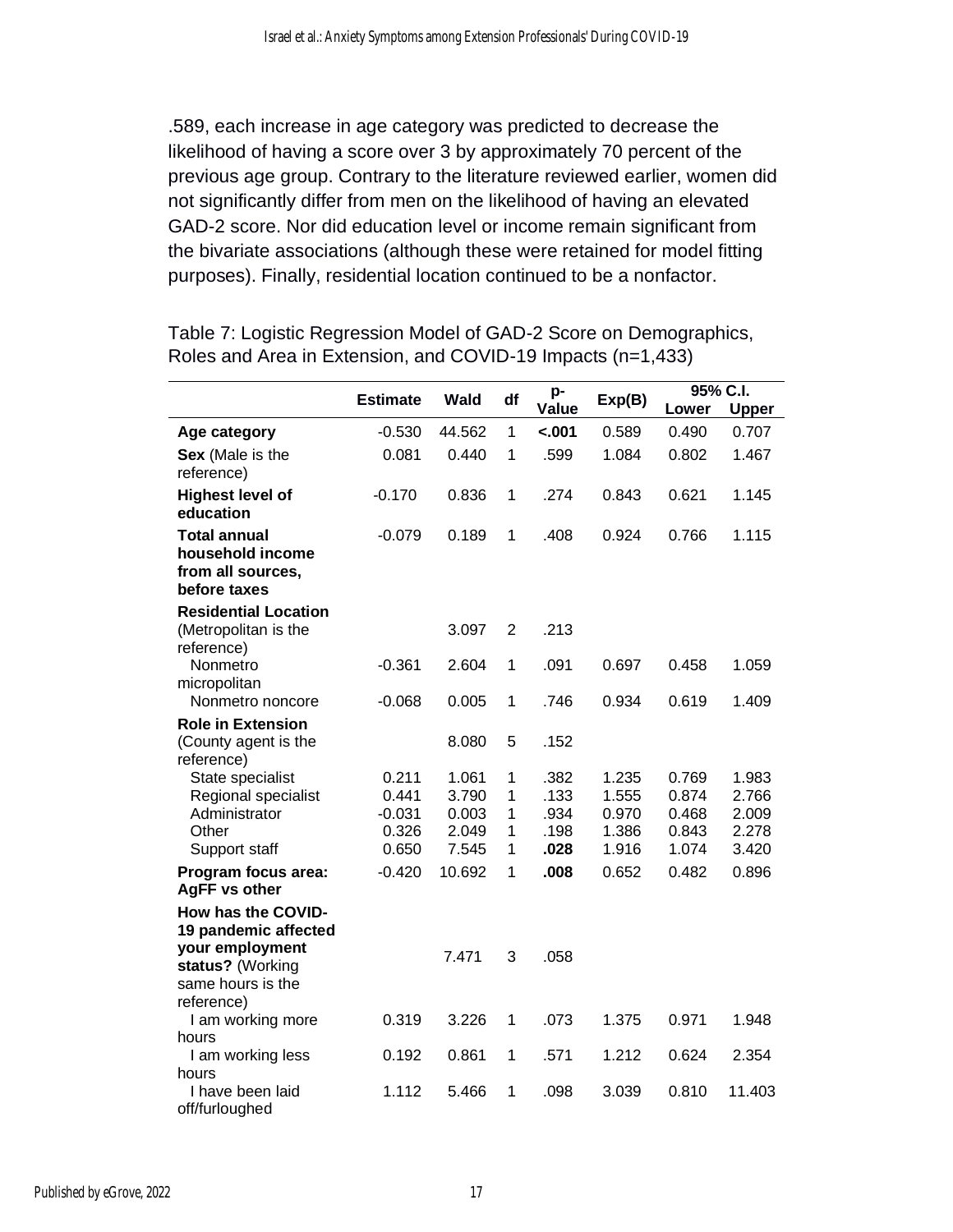|                                   | <b>Estimate</b> | df<br>Wald |   | p-      | Exp(B) | 95% C.I. |              |
|-----------------------------------|-----------------|------------|---|---------|--------|----------|--------------|
|                                   |                 |            |   | Value   |        | Lower    | <b>Upper</b> |
| During the COVID-19               |                 |            |   |         |        |          |              |
| pandemic                          |                 |            |   |         |        |          |              |
| To what extent were               | $-0.211$        | 6.098      | 1 | .023    | 0.810  | 0.675    | 0.972        |
| you prepared to                   |                 |            |   |         |        |          |              |
| address the                       |                 |            |   |         |        |          |              |
| professional<br>challenges?       |                 |            |   |         |        |          |              |
| To what extent is it              | 0.412           | 15.622     | 1 | $-.001$ | 1.509  | 1.204    | 1.891        |
| difficult for you to              |                 |            |   |         |        |          |              |
| balance personal and              |                 |            |   |         |        |          |              |
| professional needs?               |                 |            |   |         |        |          |              |
| To what extent is it              | 0.138           | 0.280      | 1 | .166    | 1.148  | 0.944    | 1.396        |
| difficult to balance              |                 |            |   |         |        |          |              |
| working remotely and              |                 |            |   |         |        |          |              |
| family needs?                     |                 |            |   |         |        |          |              |
| To what extent are                | $-0.266$        | 8.074      | 1 | .005    | 0.766  | 0.635    | 0.924        |
| you getting the                   |                 |            |   |         |        |          |              |
| support you need?                 |                 |            |   |         |        |          |              |
| To what extent has                | 0.203           | 6.489      | 1 | .052    | 1.225  | 0.998    | 1.505        |
| clientele that you                |                 |            |   |         |        |          |              |
| assist exhibited stress           |                 |            |   |         |        |          |              |
| or emotional                      |                 |            |   |         |        |          |              |
| symptoms?                         |                 |            |   |         |        |          |              |
| How worried are you               | 0.484           | 36.685     | 1 | $-.001$ | 1.622  | 1.378    | 1.911        |
| about contracting<br><b>COVID</b> |                 |            |   |         |        |          |              |
|                                   |                 |            |   |         |        |          |              |
| <b>Stress Index</b>               | 0.522           | 38.367     | 1 | $-.001$ | 1.686  | 1.418    | 2.004        |
| Constant                          | $-0.562$        | 0.672      | 1 | .483    | 0.570  |          |              |

Although the various roles of Extension professionals generally did not differ much on the likelihood of having a GAD-2 score greater than 3, those in support staff roles were nearly twice as likely as county agents (the reference category) to have a score over 3. Extension professionals with Agriculture, Fisheries and Forestry (AFF) as their program focus area were predicted to have a 53 percent lower likelihood of having a higher GAD score when compared to those with focus areas other than AFF. Understandably, respondents who had been laid off or furloughed were three times as likely to have a GAD score over 3 as those working the same number of hours as before the pandemic (though it should be noted that this group was small in number and the p-value suggests this was not significant). Although the estimate approached significance, those working more hours than before the pandemic trended toward having a GAD score over 3 compared to the reference group.

From the results of the regression model, one can observe that those Extension professionals who felt they were better prepared to address the professional challenges and who were getting the needed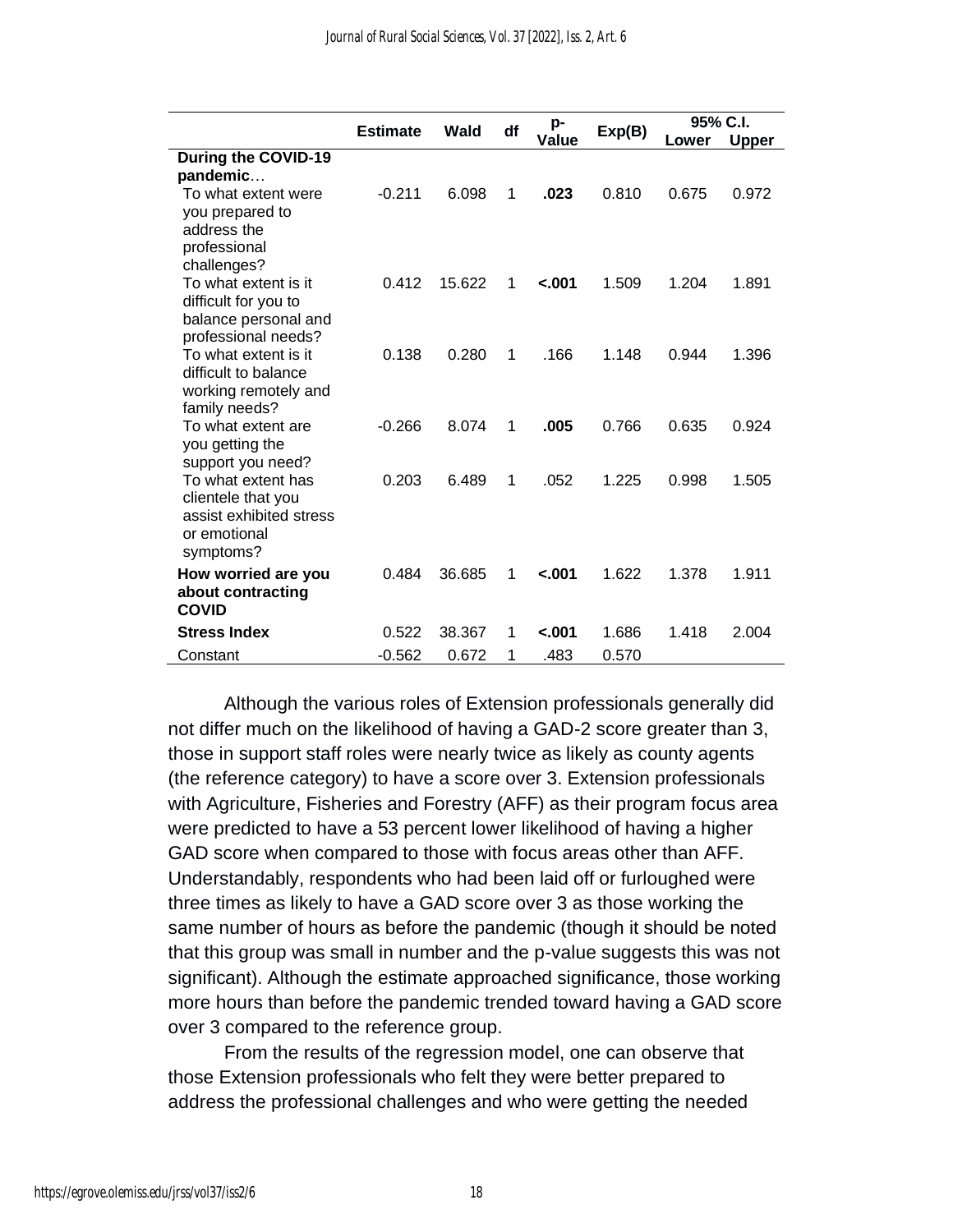support during the COVID-19 pandemic were less likely to have a GAD-2 score greater than 3, controlling for other variables in the model. The results also indicate that there is a significant relationship between the extent of difficulty for balancing professional and personal needs and having a GAD-2 score greater than 3. For each incremental increase in difficulty for balancing professional and personal needs, there was a 51 percent increase in the likelihood of having a GAD-2 score over 3. Likewise, increases in observing stress among clients with whom Extension professionals worked also was associated with an increased likelihood of having an elevated GAD score. In addition, it is no surprise that as worry about contracting COVID-19 increased, the likelihood of having a GAD score over 3 increased 62 percent for each incremental increase in worry.

Finally, the stress index was found to be significantly predicting the GAD-2 scores of the Extension professionals with an estimated odds ratio of 1.69, indicating those who have a higher level of stress related to getting medical care, medicines, and food and arranging childcare during the pandemic are 69 percent more likely to have a GAD-2 score greater than 3 compared to those with a 1-unit lower level of stress, controlling for other variables in the model.

#### DISCUSSION AND CONCLUSIONS

Anxiety can be a major impairment in people's lives, thereby impacting their work, interactions with friends and family, mental health, and even physical health. That is why it is important to study the SARs-CoV-2 pandemic and public health protocols related to its impacts on Extension workforce anxiety symptoms. The data showed that nearly one-quarter of Extension professionals had anxiety symptoms (with some subgroups higher), and this was within the range reported for anxiety in the general population (NIMH 2021) as well as during the beginning of the pandemic (Wang, Kala, and Jafar 2020). These findings suggest that there is a need in Extension to provide increased mental health support for their workforce and to better assess what Extension faculty needs are, especially during stressful situations.

In addition, younger Extension professionals, single people, people with children under five years old, and professionals who had impacts on work (more work or laid off) in their home were found to be more likely to have greater anxiety symptoms, which agrees with published findings (NIMH 2021; Salari et al. 2020; Wang et al. 2020; Wood, Daniels, and Ogbonnaya 2020; Zhang, Punnett, and Nannini 2017). The logistic model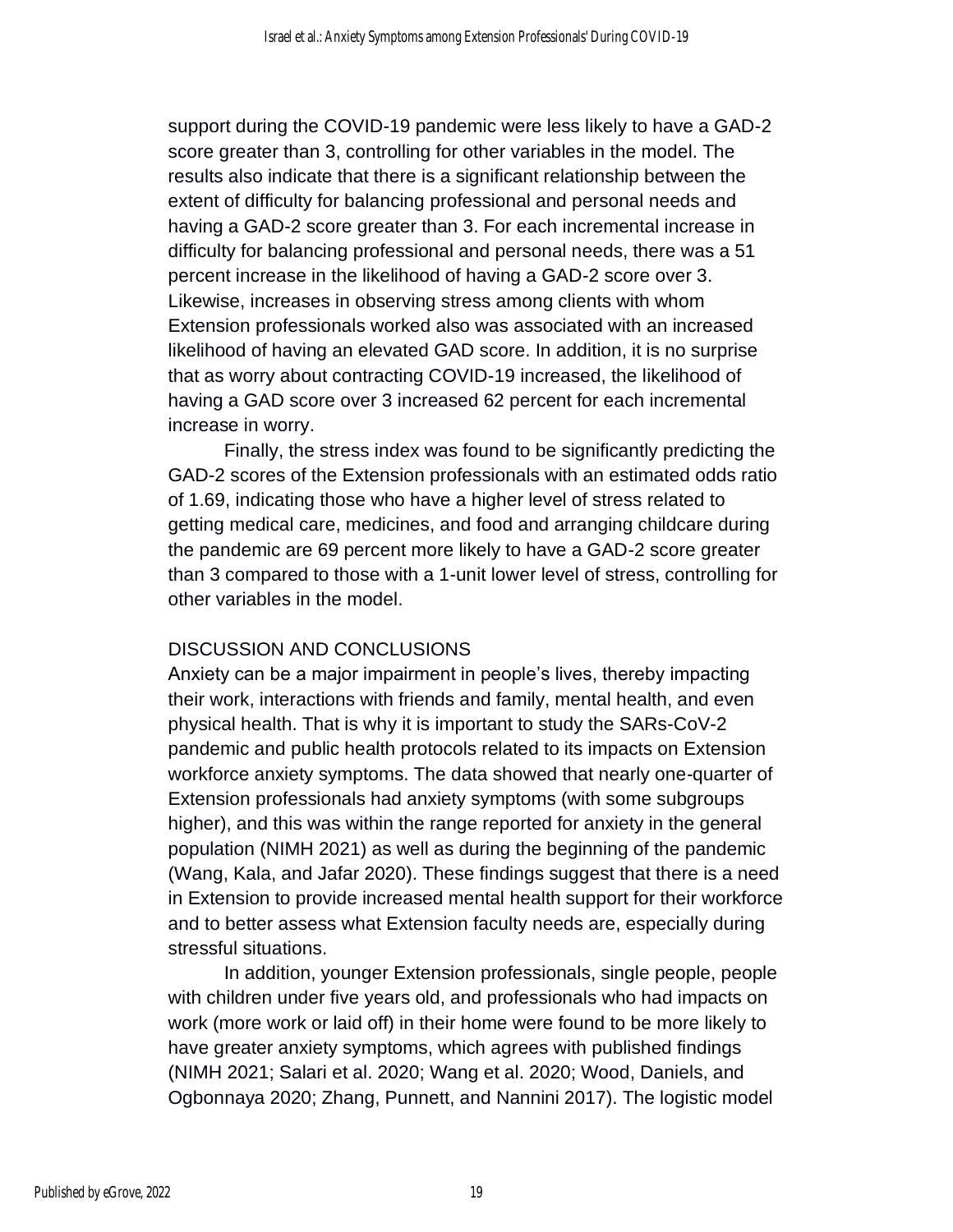also showed that Extension professionals who perceived being less supported and less prepared to deal with the pandemic, and those who were having trouble balancing work and home life in quarantine, were more likely to have anxiety symptoms, even after controlling for worrying about contracting COVID-19, which has been shown in the literature as well (Peele and Wolf 2020; Vallin, Nestander, and Wells 2019; Wood et al. 2020; Zhang et al. 2017). Anxiety symptoms among Extension professionals did not differ between living in rural, micropolitan, and metropolitan areas, which is consistent with other studies (Salari et al. 2020; Wang et al. 2020).

The most surprising finding was that males and females reported anxiety symptoms at equal rates among Extension professionals, which differs from the broader literature and recent research during the beginning of the pandemic (NIMH 2021; Hou et al. 2020; Huang and Zhao 2020). It is unclear whether Extension professionals who are males were experiencing more anxiety and thus had equal levels with females or that women working in Extension were at lower risk for anxiety symptoms compared to women in the general population, possibly because of the former's higher education and economic stability. Further research is needed to understand the reasons for this finding and to explore whether the equal rates of anxiety symptoms hold during non-crisis times.

Contrary to our expectation, the data did not show an association between individual-level protective practices used and the GAD-2 scores. This could be due to the considerable uncertainty and debate over the effectiveness of these measures and whether these participants believed these were helpful measures (which was not measured in this study). It could also be related to how Extension professionals felt about severity of the risk of the disease. Several studies suggest that both downplayed and exaggerated perceptions of risk can potentially undermine the adoption of protective health behaviors during a pandemic or disease outbreak (Brewer et al. 2004; Dryhurst et al. 2020; Leppin and Aro 2009).

The data revealed that Extension professionals working in areas other than Agriculture, Fisheries and Forestry were more likely to have anxiety symptoms. This result might be due to the increased interaction these Extension professionals have with the public, either out of concern over contracting the disease or interacting with more clientele who have anxiety themselves. We did not find that Extension professionals' role was associated with anxiety except for support staff, and the latter appears to be twice as likely to have a score greater than 3 on the GAD-2. This supports the view that Extension's leadership needs to develop ways to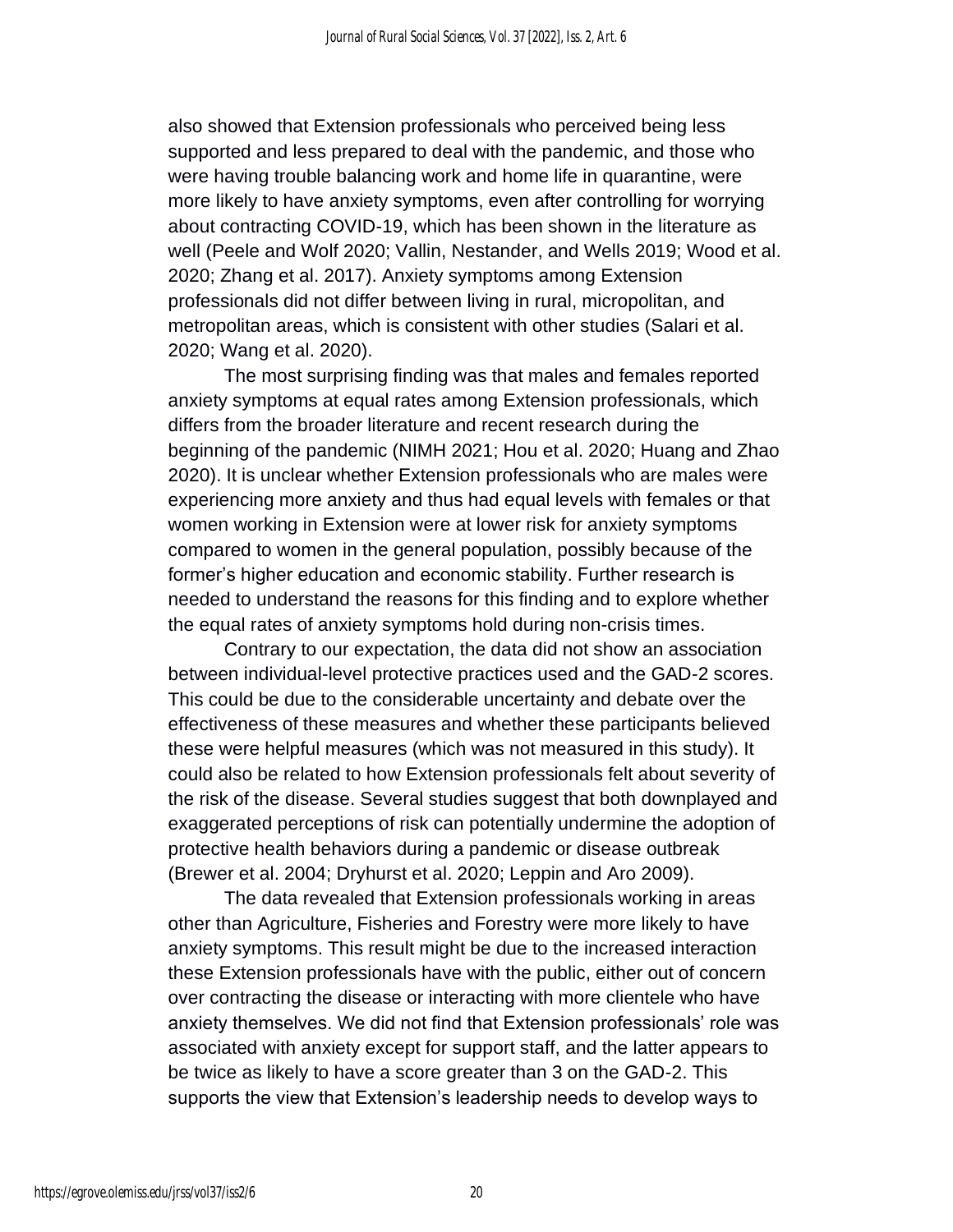enhance support for its workforce, especially for those in the lower echelons of the workforce.

We offer a few suggestions for creating improved support systems for Extension professionals. These could include organizing support groups, group counseling, and places to socialize; providing resources and/or training to help transition to new ways of working; listing specifically what is expected for each job role; and offering family support as well as resources to help clientele deal with new systems and stress. It also is essential for the Extension System to provide mental and emotional support for both individuals and groups in its workforce so as to develop coping skills to deal with stress and decrease anxiety symptoms. This could come in the form of group support (including individual support groups for men and women in Extension), individual support, and access to mental health providers, and it should be offered at least a few times throughout the year. Extension also might provide new programs or expand existing ones to help teach coping skills to professionals and clientele, which could create a less stressful environment, so that they will feel more equipped to manage stress. In addition, these supportive initiatives should continue past the current crisis to ensure that these resources are there for everyday needs and for future crises.

It is also important that Extension provide more support for their workforce as it relates to families. This could include mental and emotional support for significant others as well as support and resources to help children. There may need to be different expectations of work if Extension professionals are working from home with family around, such as different workloads or times of work. There also should be resources such as websites, interactive groups, or child care services to help parents with younger children get their work done. These are just some of the suggestions that Extension could offer to help support their staff now and in the future.

The prevalence of anxiety symptoms might indicate that more people are likely to develop generalized anxiety disorder if they are unable to find ways to decrease or cope with the stress and anxiety they are experiencing (APA 2013; Kujanpää et al. 2016; NIMH 2021). This could have an impact on their ability to function as a person and as a professional, which would impact their ability to share knowledge with the public effectively. Since Extension professionals are one of the frontline information sources for many people (Sampson et al. 2020), their ability to interact and communicate appropriately is essential for them and the populations they serve. That is why it is imperative for Extension to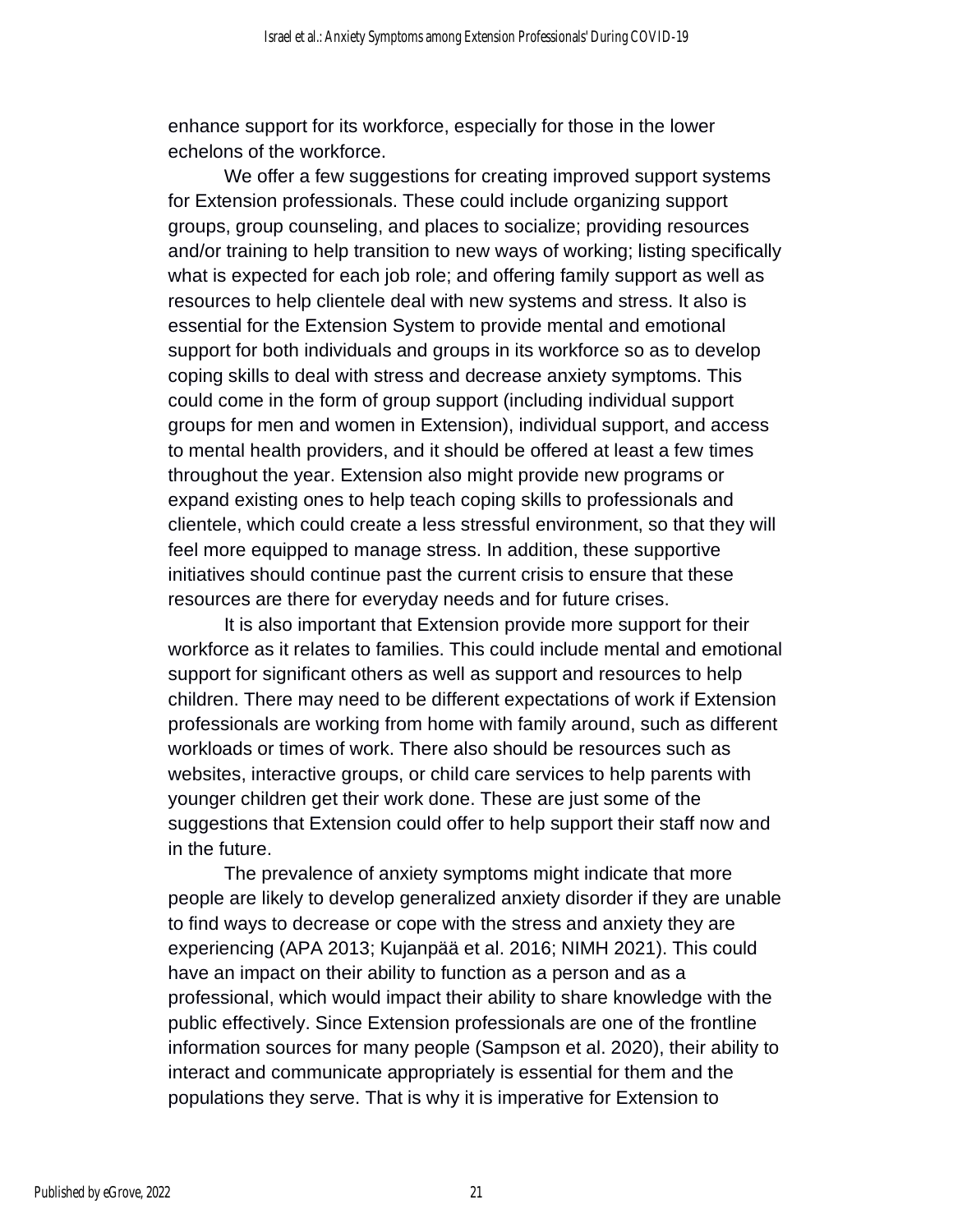expand support for its workforce and find ways to help professionals deal with stress and anxiety. This should be a continuing process of training and support for Extension professionals so that in the future, fewer professionals will have anxiety symptoms, and that they will feel more prepared and supported when the next emergency occurs.

#### ENDNOTES

 $1$  Extension professionals includes county agents, those with multi-county or regional roles, state specialists, administrators (such as district directors and department chairs with Extension responsibilities) and others. County agents also are called county educators in some states.

 $2A$  diagnosis of GAD is made for a person meeting these criteria: a) excessive anxiety and worry (apprehensive expectation) occurring more days than not for at least 6 months about a number of events or activities (such as work or school performance); b) the person finds it difficult to control the worry; and c) the anxiety and worry are associated with three or more of the following six symptoms (with at least some symptoms present for more days than not for the past 6 months): 1) restlessness or feeling keyed up or on edge; 2) being easily fatigued; 3) difficulty concentrating or mind going blank; 4) irritability; 5) muscle tension; and 6) sleep disturbance (difficulty falling or staying asleep, or restless unsatisfying sleep) (APA, 2013). In addition, the person must not have these symptoms related to another disorder or related to substance abuse.

 $3$ We examined the effect of the date when respondents completed the questionnaire in subsequent analyses and this was not a factor in determining the likelihood of anxiety symptoms among those responding between May and December 2020.

<sup>4</sup>While the 11 NIOSH-funded centers provide coverage for the entire U.S., the catchment area of the six centers involved in the data collection included 36 states plus Puerto Rico and the Virgin Islands (notably the southwestern USA was not covered). Additional analysis using logistic regression indicated that the catchment area of each NIOSHfunded center was not a factor in respondents' reporting of anxiety symptoms (data not shown). This suggests that the source of the contact list and methods used to distribute the survey did not introduce bias among those responding.

 $5$  Although the data constitute a convenience sample, we use p-values and odds ratios in the tabular analysis as a guide for the relative importance of an association and for model fitting for logistic regression. Odds ratios are reported in the latter and are commonly used as a measure of effect size (Ferguson 2009).

#### DISCLOSURE STATEMENT

No potential conflict of interest was reported by the authors. The findings and interpretation are solely the responsibility of the authors and do not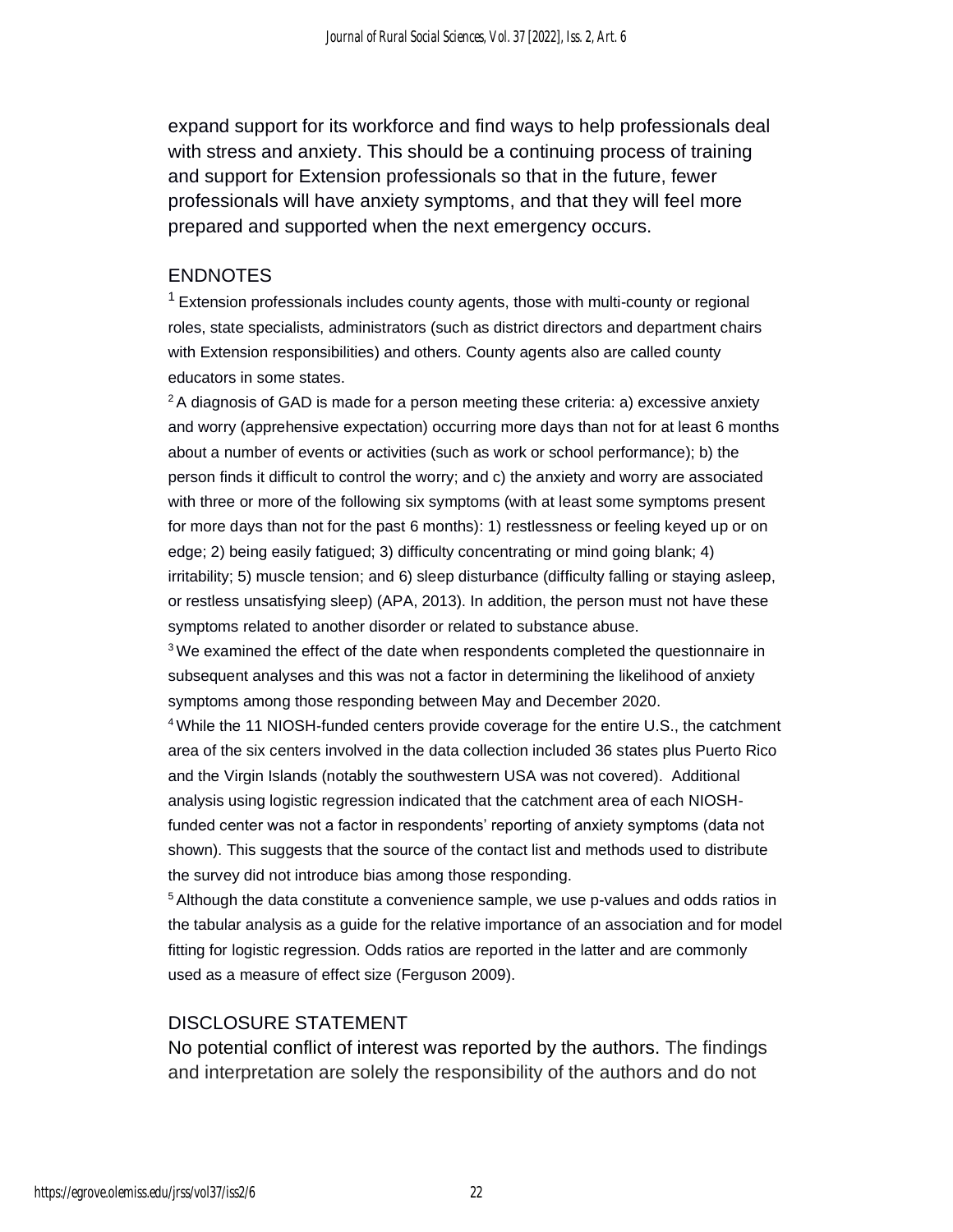necessarily represent the official views of the Centers for Disease Control and Prevention or the Department of Health and Human Services.

#### FUNDING

This research was supported, in part, by the Grant 1 U54 OH 011230 - 01, which funds the Southeastern Coastal Center for Agricultural Health and Safety (http://sccahs.org/) from the Centers for Disease Control and Prevention.

#### REFERENCES

American Psychiatric Association. 2013. *Diagnostic and Statistical Manual of Mental Disorders DSM-5.* 5th ed. Washington, D.C: American Psychiatric Association.

https://doi.org/10.1176/appi.books.9780890425596.

- Bao, Yanping, Yankun Sun, Shiqiu Meng, Jie Shi, and Lin Lu. 2020. "2019-NCoV Epidemic: Address Mental Health Care to Empower Society." *The Lancet* 395(10224):e37–38. doi: 10.1016/S0140- 6736(20)30309-3.
- Barrera, Terri L., and Peter J. Norton. 2009. "Quality of Life Impairment in Generalized Anxiety Disorder, Social Phobia, and Panic Disorder." *Journal of Anxiety Disorders* 23(8):1086–90. doi: 10.1016/j.janxdis.2009.07.011.
- Bhattacharjee, Barnali, and Tathagata Acharya. 2020. "'The Covid-19 Pandemic and Its Effect on Mental Health in USA – a Review with Some Coping Strategies.'" *Psychiatric Quarterly*. doi: 10.1007/s11126-020-09836-0.
- Bournes Debra A., and Mary Ferguson-Paré. 2005. "Persevering through a Difficult Time during the SARS Outbreak in Toronto." *Nursing Science Quarterly* 18(4):324–33. doi: 10.1177/0894318405280353.
- Brewer, Noel T., Neil D. Weinstein, Cara L. Cuite, and James E. Jr. Herrington. 2004. "Risk Perceptions and Their Relation to Risk Behavior." *Annals of Behavioral Medicine* 27(2):125–30. doi: 10.1207/s15324796abm2702\_7.
- Center for Disease Control (CDC). 2018. "Learn About Mental Health Mental Health." Retrieved May 25, 2021
- (https://www.cdc.gov/mentalhealth/learn/index.htm). Celano, Christopher, Daniel Daunis, Hermioni Lokko, Kirsti Campbell, Jeff
	- Huffman, Christopher M. Celano, Daniel J. Daunis, Hermioni N. Lokko, Kirsti A. Campbell, and Jeff C. Huffman. 2016. "Anxiety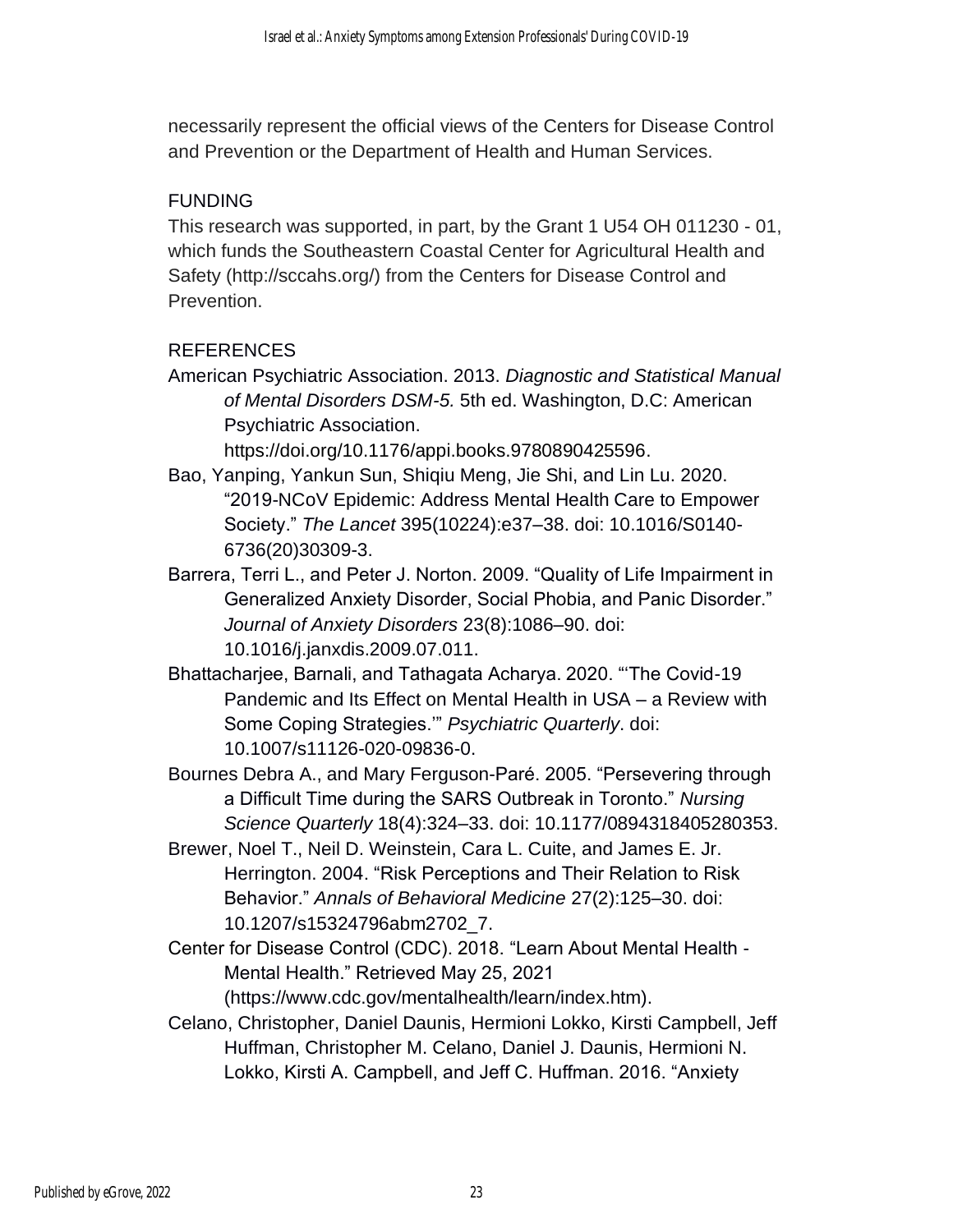Disorders and Cardiovascular Disease." *Current Psychiatry Reports* 18(11):1–11. doi: 10.1007/s11920-016-0739-5.

- Center for Public Issues Education. 2020. "Public Perceptions of COVID-19." *University of Florida/IFAS*. Retrieved May 25, 2021 (https://piecenter.com/wp-content/uploads/2020/03/COVID-19\_keyfindings-2.pdf).
- Chen, Qiongni, Mining Liang, Yamin Li, Jincai Guo, Dongxue Fei, Ling Wang, Li He, Caihua Sheng, Yiwen Cai, Xiaojuan Li, Jianjian Wang, and Zhanzhou Zhang. 2020. "Mental Health Care for Medical Staff in China during the COVID-19 Outbreak." *The Lancet Psychiatry* 7(4):e15–16. doi: 10.1016/S2215-0366(20)30078-X.
- Christensen, Helen, Philip J. Batterham, Janie Busby Grant, Kathleen M. Griffiths, and Andrew J. Mackinnon. 2011. "A Population Study Comparing Screening Performance of Prototypes for Depression and Anxiety with Standard Scales." *BMC Medical Research Methodology* 11(1):154–154. doi: 10.1186/1471-2288-11-154.
- Constable, Peter D., Kenneth W. Hinchcliff, Stanley H. Done, and Walter Grünberg, eds. 2017. "10 - Diseases of the Cardiovascular System." Pp. 657–715 in *Veterinary Medicine (Eleventh Edition)*. W.B. Saunders.
- Dryhurst, Sarah, Claudia R. Schneider, John Kerr, Alexandra L. J. Freeman, Gabriel Recchia, Anne Marthe van der Bles, David Spiegelhalter, and Sander van der Linden. 2020. "Risk Perceptions of COVID-19 around the World." *Journal of Risk Research* 23(7– 8):994–1006. doi: 10.1080/13669877.2020.1758193.
- Eekhout, Iris, Mark A. van de Wiel, and Martijn W. Heymans. 2017. "Methods for Significance Testing of Categorical Covariates in Logistic Regression Models after Multiple Imputation: Power and Applicability Analysis." *BMC Medical Research Methodology* 17:1– 12. doi: 10.1186/s12874-017-0404-7.
- Ferguson, Christopher J. 2009. "An Effect Size Primer: A Guide for Clinicians and Researchers. *Professional Psychology: Research and Practice* 40(5):532–538. doi: https://doi.org/10.1037/a0015808
- García-Campayo, Javier, Enric Zamorano, Miguel A. Ruiz, María Pérez-Páramo, Vanessa López-Gómez, and Javier Rejas. 2012. "The Assessment of Generalized Anxiety Disorder: Psychometric Validation of the Spanish Version of the Self-Administered GAD-2 Scale in Daily Medical Practice." *Health & Quality of Life Outcomes* 10(1):114–114. doi: 10.1186/1477-7525-10-114.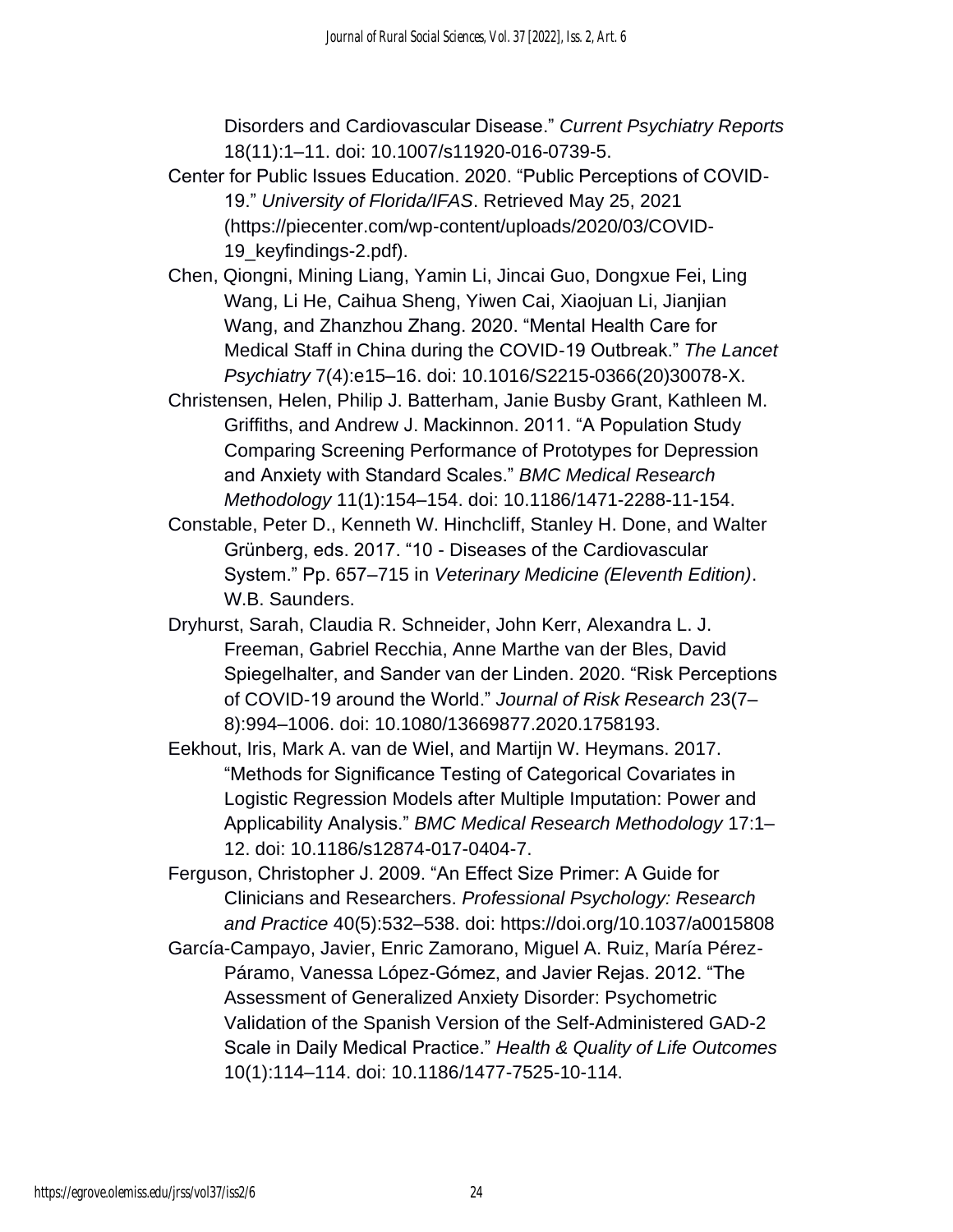- Gibb, Timothy. 2015. "Chapter 6 Understanding the Client." Pp. 247–57 in *Contemporary Insect Diagnostics*, edited by T. Gibb. San Diego: Academic Press.
- Greig, Bruce, Peter Nuthall, and Kevin Old. 2020. "An Analysis of Farmers' Human Characteristics as Drivers of Their Anxiety." *Journal of Agromedicine* 25(1):135–46. doi: 10.1080/1059924X.2019.1656692.
- Gusto, Cody, Colby Silvert, and John Diaz. 2021. "The Road to Recovery #3: Facilitating Community Resilience for Effective Pandemic Response." Retrieved February 19, 2021 (https://edis.ifas.ufl.edu/wc380).
- Hiesl, Patrick, and Shari L. Rodriguez. 2019. "Quantifying the Impact of a Flood and Hurricane Event on Tree Farms in South Carolina: A Survey." *Forests* 10(7). doi:

http://dx.doi.org.lp.hscl.ufl.edu/10.3390/f10070546.

- Holshue, Michelle L., Chas DeBolt, Scott Lindquist, Kathy H. Lofy, John Wiesman, Hollianne Bruce, Christopher Spitters, Keith Ericson, Sara Wilkerson, Ahmet Tural, George Diaz, Amanda Cohn, LeAnne Fox, Anita Patel, Susan I. Gerber, Lindsay Kim, Suxiang Tong, Xiaoyan Lu, Steve Lindstrom, and Mark A. Pallansch. 2020. "First Case of 2019 Novel Coronavirus in the United States." *New England Journal of Medicine* 382(10):929–36. doi: 10.1056/NEJMoa2001191.
- Hou, Fengsu, Fengying Bi, Rong Jiao, Dan Luo, and Kangxing Song. 2020. "Gender Differences of Depression and Anxiety among Social Media Users during the COVID-19 Outbreak in China:A Cross-Sectional Study." *BMC Public Health* 20(1):1648. doi: 10.1186/s12889-020-09738-7.
- Huang, Yeen, and Ning Zhao. 2020. "Generalized Anxiety Disorder, Depressive Symptoms and Sleep Quality during COVID-19 Outbreak in China: A Web-Based Cross-Sectional Survey." *Psychiatry Research* 288:112954. doi: 10.1016/j.psychres.2020.112954.
- Israel, Glenn D., David C. Diehl, Sebastian Galindo, Cassandra Ward, Athena Ramos, Marcy Harrington, and Edward J. Kasner. 2020. "Extension Professionals' COVID-19 Information Use, Protective Behaviors, and Work-life Stress." *Journal of Extension 58*(6), Feature v58-6a1*.* https://tigerprints.clemson.edu/joe/vol58/iss6/5.
- Johns Hopkins. n.d. "Mental Health Disorder Statistics." Retrieved February 12, 2021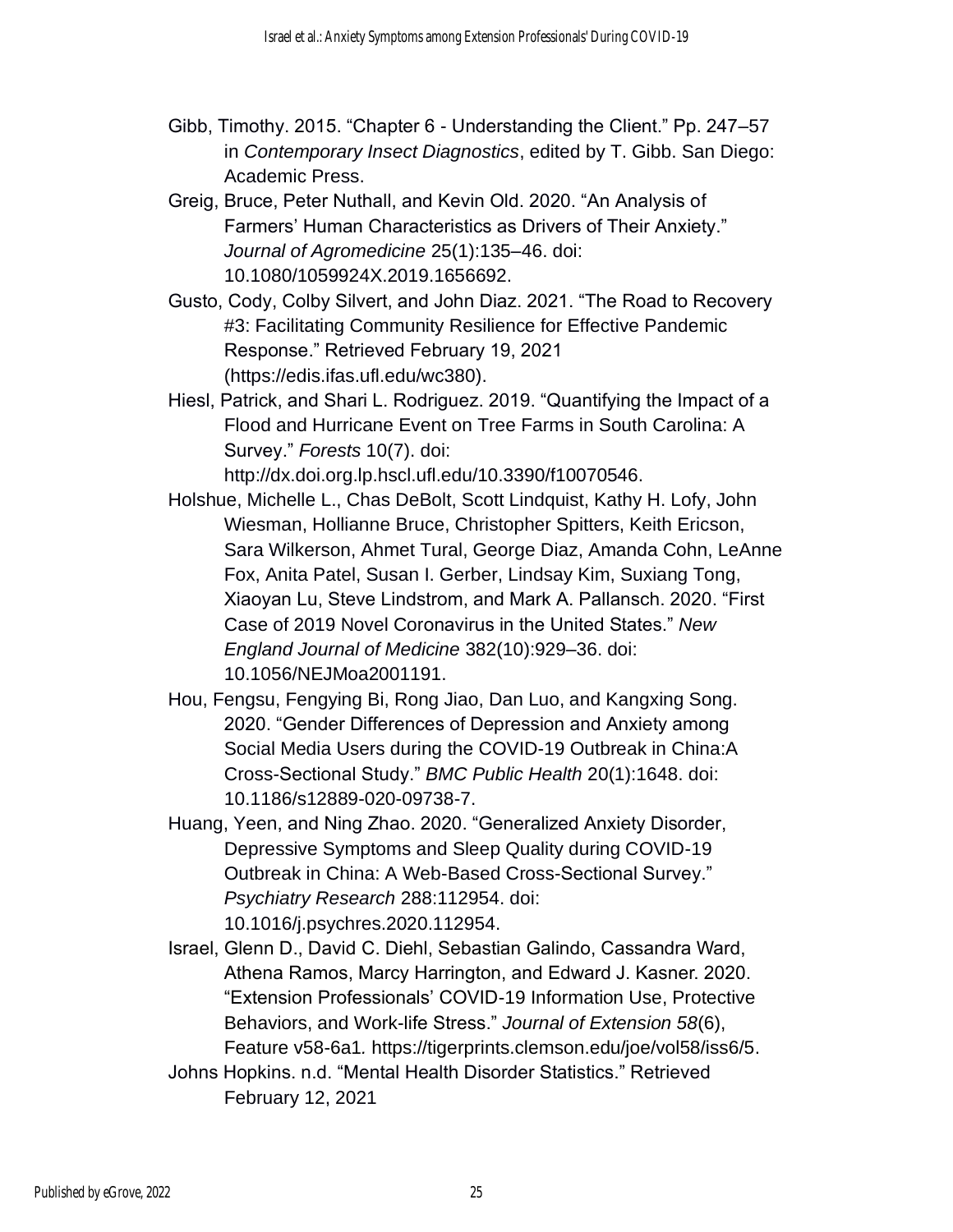(https://www.hopkinsmedicine.org/health/wellness-andprevention/mental-health-disorder-statistics).

- Kim, Yang Gyun, Haena Moon, Se-Yun Kim, Yu-Ho Lee, Da-Wun Jeong, Kipyo Kim, Ju Young Moon, Young-Ki Lee, Ajin Cho, Hong-Seock Lee, Hayne Cho Park, and Sang-Ho Lee. 2019. "Inevitable Isolation and the Change of Stress Markers in Hemodialysis Patients during the 2015 MERS-CoV Outbreak in Korea." *Scientific Reports* 9(1):5676–5676. doi: 10.1038/s41598-019-41964-x.
- Kroenke, Kurt, Janet B. W. Williams, Patrick O. Monahan, and Bernd Löwe. 2007. "Anxiety Disorders in Primary Care: Prevalence, Impairment, Comorbidity, and Detection." *Annals of Internal Medicine* 146(5):317-I16. doi: 10.7326/0003-4819-146-5- 200703060-00004.
- Kujanpää, Tero, Jari Jokelainen, Juha Auvinen, and Markku Timonen. 2016. "Generalised Anxiety Disorder Symptoms and Utilisation of Health Care Services. A Cross-Sectional Study from the 'Northern Finland 1966 Birth Cohort.'" *Scandinavian Journal of Primary Health Care* 34(2):151–58. doi: 10.3109/02813432.2016.1160631.
- Kujanpää, Tero, Tero Ylisaukko-Oja, Jari Jokelainen, Sari Hirsikangas, Outi Kanste, Helvi Kyngäs, and Markku Timonen. 2014. "Prevalence of Anxiety Disorders among Finnish Primary Care High Utilizers and Validation of Finnish Translation of GAD-7 and GAD-2 Screening Tools." *Scandinavian Journal of Primary Health Care* 32(2):78–83. doi: 10.3109/02813432.2014.920597.
- Lancee, William J., Robert G. Maunder, and David S. Goldbloom. 2008. "Prevalence of Psychiatric Disorders among Toronto Hospital Workers One to Two Years after the SARS Outbreak." *Psychiatric Services* 59(1):91–95. doi: 10.1176/appi.ps.59.1.91.
- Leppin, Anja, and Arja R. Aro. 2009. "Risk Perceptions Related to SARS and Avian Influenza: Theoretical Foundations of Current Empirical Research." *International Journal of Behavioral Medicine* 16(1):7– 29. doi: 10.1007/s12529-008-9002-8.
- Luo, Zhicheng, Yuqian Li, Yitan Hou, Haiqing Zhang, Xiaotian Liu, Xinling Qian, Jingjing Jiang, Yan Wang, Xue Liu, Xiaokang Dong, Dou Qiao, Fang Wang, and Chongjian Wang. 2019. "Adaptation of the Two-Item Generalized Anxiety Disorder Scale (GAD-2) to Chinese Rural Population: A Validation Study and Meta-Analysis." *General Hospital Psychiatry* 60:50–56. doi:
	- 10.1016/j.genhosppsych.2019.07.008.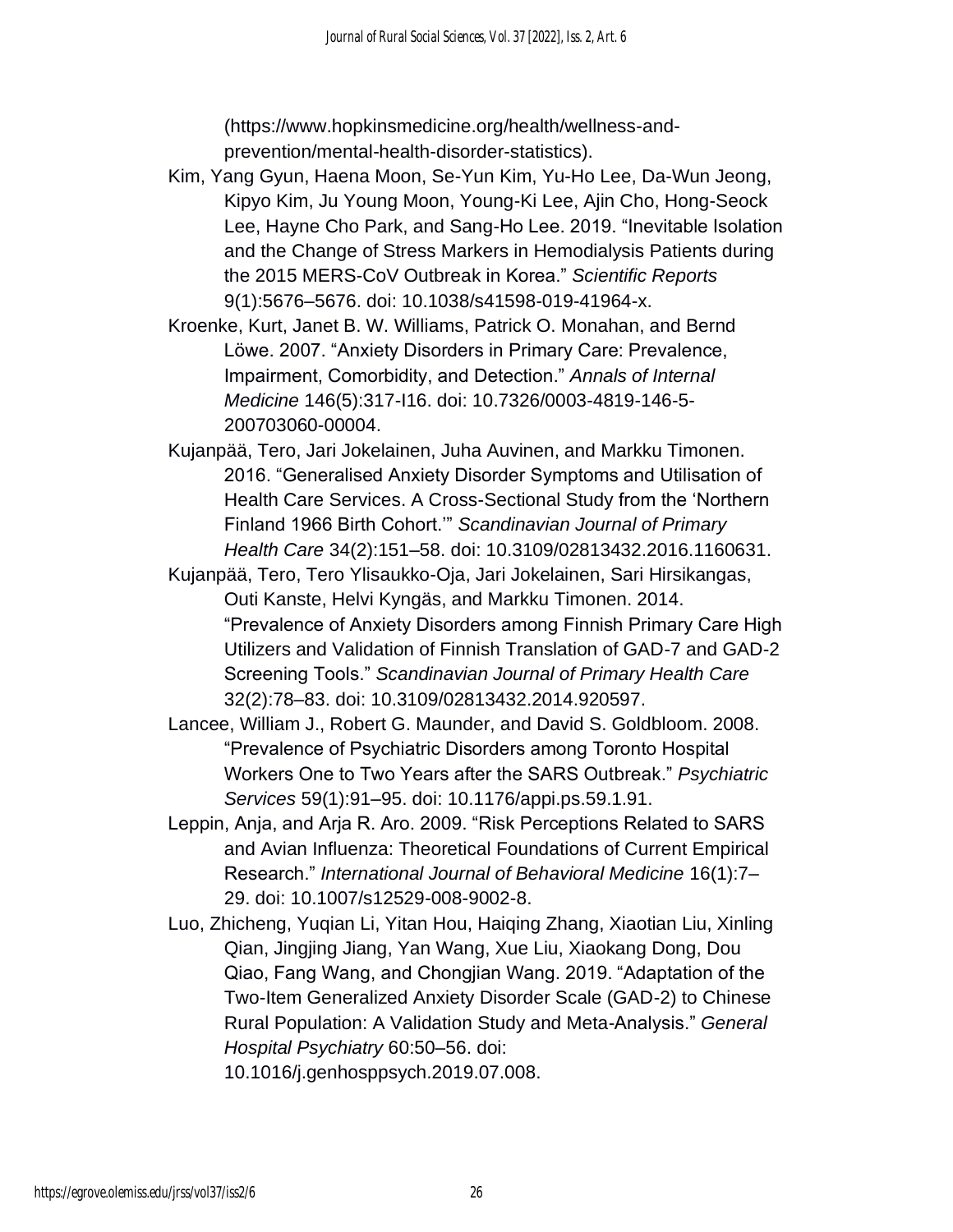McLean, Carmen P., Anu Asnaani, Brett T. Litz, and Stefan G. Hofmann. 2011. "Gender Differences in Anxiety Disorders: Prevalence, Course of Illness, Comorbidity and Burden of Illness." *Journal of Psychiatric Research* 45(8):1027–35. doi: 10.1016/j.jpsychires.2011.03.006.

McLeod, M. K., P. G. Slavich, Y. Irhas, N. Moore, A. Rachman, N. Ali, T. Iskandar, C. Hunt, and C. Caniago. 2010. "Soil Salinity in Aceh after the December 2004 Indian Ocean Tsunami." *Agricultural Water Management* 97(5):605–13. doi:

http://dx.doi.org.lp.hscl.ufl.edu/10.1016/j.agwat.2009.10.014.

National Institute of Food and Agriculture. n.d. "Cooperative Extension History." Retrieved February 19, 2021

(https://nifa.usda.gov/cooperative-extension-history).

National Institute of Mental Health (NIMH). n. d. "Any Anxiety Disorder." Retrieved February 5, 2021 (https://www.nimh.nih.gov/health/statistics/any-anxiety-

disorder.shtml).

North Carolina State University. n.d. "Jobs in Extension." Retrieved February 19, 2021 (https://www.ces.ncsu.edu/jobs-in-extension/).

- Ornell, Felipe, Jaqueline B. Schuch, Anne O. Sordi, and Felix Henrique Paim Kessler. 2020. "'Pandemic Fear' and COVID-19: Mental Health Burden and Strategies." *Revista Brasileira de Psiquiatria* 42(3):232–35. doi: 10.1590/1516-4446-2020-0008.
- Peele, Morgan, and Sharon Wolf. 2020. "Predictors of Anxiety and Depressive Symptoms among Teachers in Ghana: Evidence from a Randomized Controlled Trial." *Social Science & Medicine* 253. doi: 10.1016/j.socscimed.2020.112957.
- Plummer, Faye, Laura Manea, Dominic Trepel, and Dean McMillan. 2016. "Screening for Anxiety Disorders with the GAD-7 and GAD-2: A Systematic Review and Diagnostic Metaanalysis." *General Hospital Psychiatry* 39:24–31. doi: 10.1016/j.genhosppsych.2015.11.005.
- Rudolphi, Josie M., Richard L. Berg, and Ajay Parsaik. 2020. "Depression, Anxiety and Stress Among Young Farmers and Ranchers: A Pilot Study." *Community Mental Health Journal* 56(1):126–34. doi: 10.1007/s10597-019-00480-y.
- Ruscio, Ayelet Meron, Lauren S. Hallion, Carmen C. W. Lim, Sergio Aguilar-Gaxiola, Ali Al-Hamzawi, Jordi Alonso, Laura Helena Andrade, Guilherme Borges, Evelyn J. Bromet, Brendan Bunting, José Miguel Caldas de Almeida, Koen Demyttenaere, Silvia Florescu, Giovanni de Girolamo, Oye Gureje, Josep Maria Haro,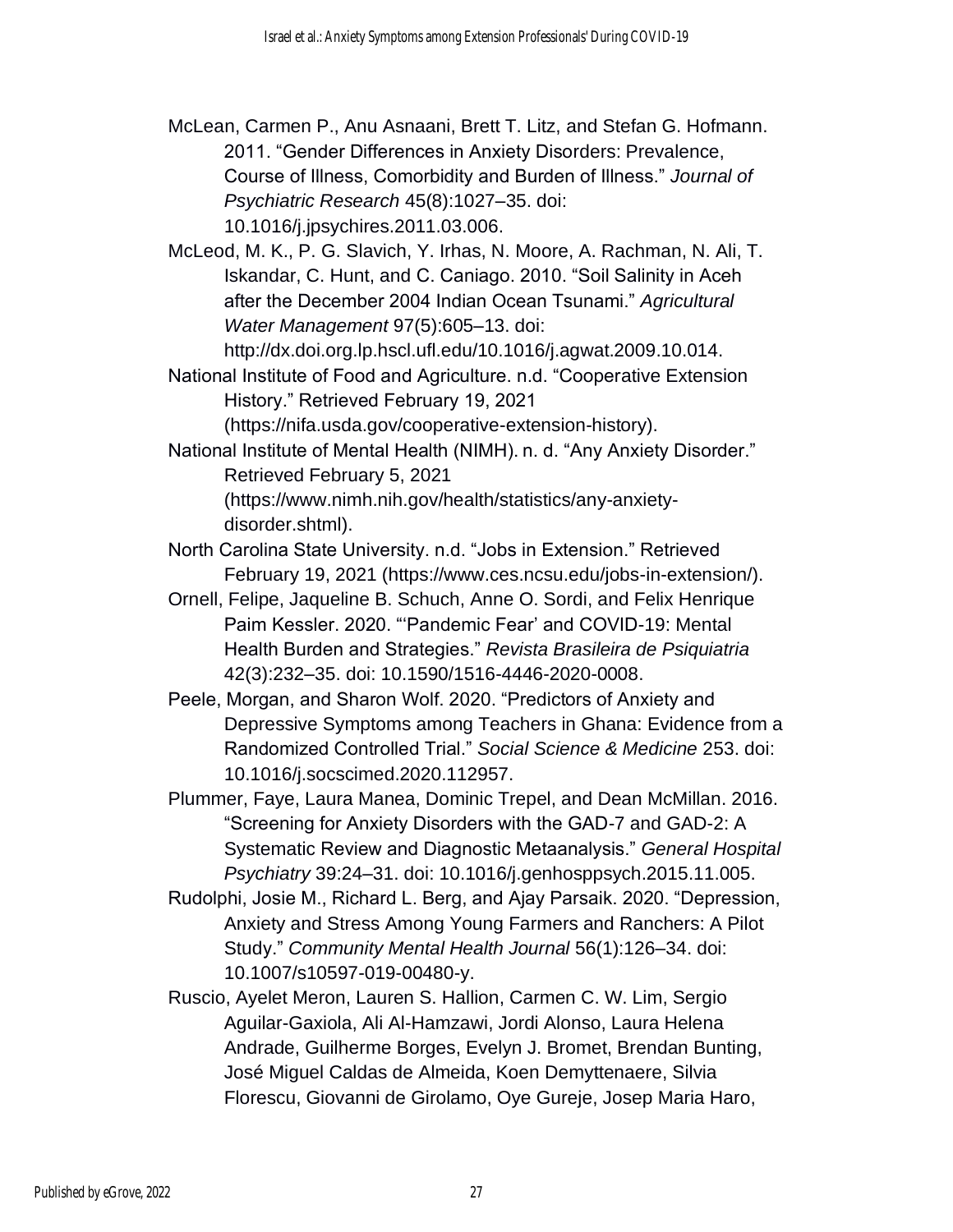Yanling He, Hristo Hinkov, Chiyi Hu, Peter de Jonge, Elie G. Karam, Sing Lee, Jean-Pierre Lepine, Daphna Levinson, Zeina Mneimneh, Fernando Navarro-Mateu, José Posada-Villa, Tim Slade, Dan J. Stein, Yolanda Torres, Hidenori Uda, Bogdan Wojtyniak, Ronald C. Kessler, Somnath Chatterji, and Kate M. Scott. 2017. "Cross-Sectional Comparison of the Epidemiology of DSM-5 Generalized Anxiety Disorder across the Globe." *JAMA Psychiatry* 74(5):465–75. doi: 10.1001/jamapsychiatry.2017.0056

- Ryu, Sukhyun, and Byung Chul Chun. 2020. "An Interim Review of the Epidemiological Characteristics of 2019 Novel Coronavirus." *Epidemiology & Health* 42:e2020006–e2020006. doi: 10.4178/epih.e2020006.
- Salari, Nader, Amin Hosseinian-Far, Rostam Jalali, Aliakbar Vaisi-Raygani, Shna Rasoulpoor, Masoud Mohammadi, Shabnam Rasoulpoor, and Behnam Khaledi-Paveh. 2020. "Prevalence of Stress, Anxiety, Depression among the General Population during the COVID-19 Pandemic: A Systematic Review and Meta-Analysis." *Globalization & Health* 16(1):1–11. doi: 10.1186/s12992- 020-00589-w.
- Sampson, Shannon, Joan Mazur, Glenn Israel, Sebastian Galindo, and Cassandra Ward. 2020. "Competing Roles and Expectations: Preliminary Data from an Agricultural Extension Survey on COVID-19 Impacts." *Journal of Agromedicine* 25(4):396–401. doi: 10.1080/1059924X.2020.1815619.
- Schafer, Joseph L., and John W. Graham. 2002. "Missing Data: Our View of the State of the Art." *Psychological Methods* 7(2):147–77. doi: 10.1037/1082-989X.7.2.147.
- Silva, Marcus T., Mónica Caicedo Roa, Silvia S. Martins, Andréa Tenório Correia da Silva, and Tais F. Galvao. 2018. "Generalized Anxiety Disorder and Associated Factors in Adults in the Amazon, Brazil: A Population-Based Study." *Journal of Affective Disorders* 236:180– 86. doi: 10.1016/j.jad.2018.04.079.
- Spence, Susan H., Stephen R. Zubrick, and David Lawrence. 2018. "A Profile of Social, Separation and Generalized Anxiety Disorders in an Australian Nationally Representative Sample of Children and Adolescents: Prevalence, Comorbidity and Correlates." *Australian and New Zealand Journal of Psychiatry* 52(5):446–60. doi: 10.1177/0004867417741981.
- Staples, Lauren G., Blake F. Dear, Milena Gandy, Vincent Fogliati, Rhiannon Fogliati, Eyal Karin, Olav Nielssen, and Nickolai Titov.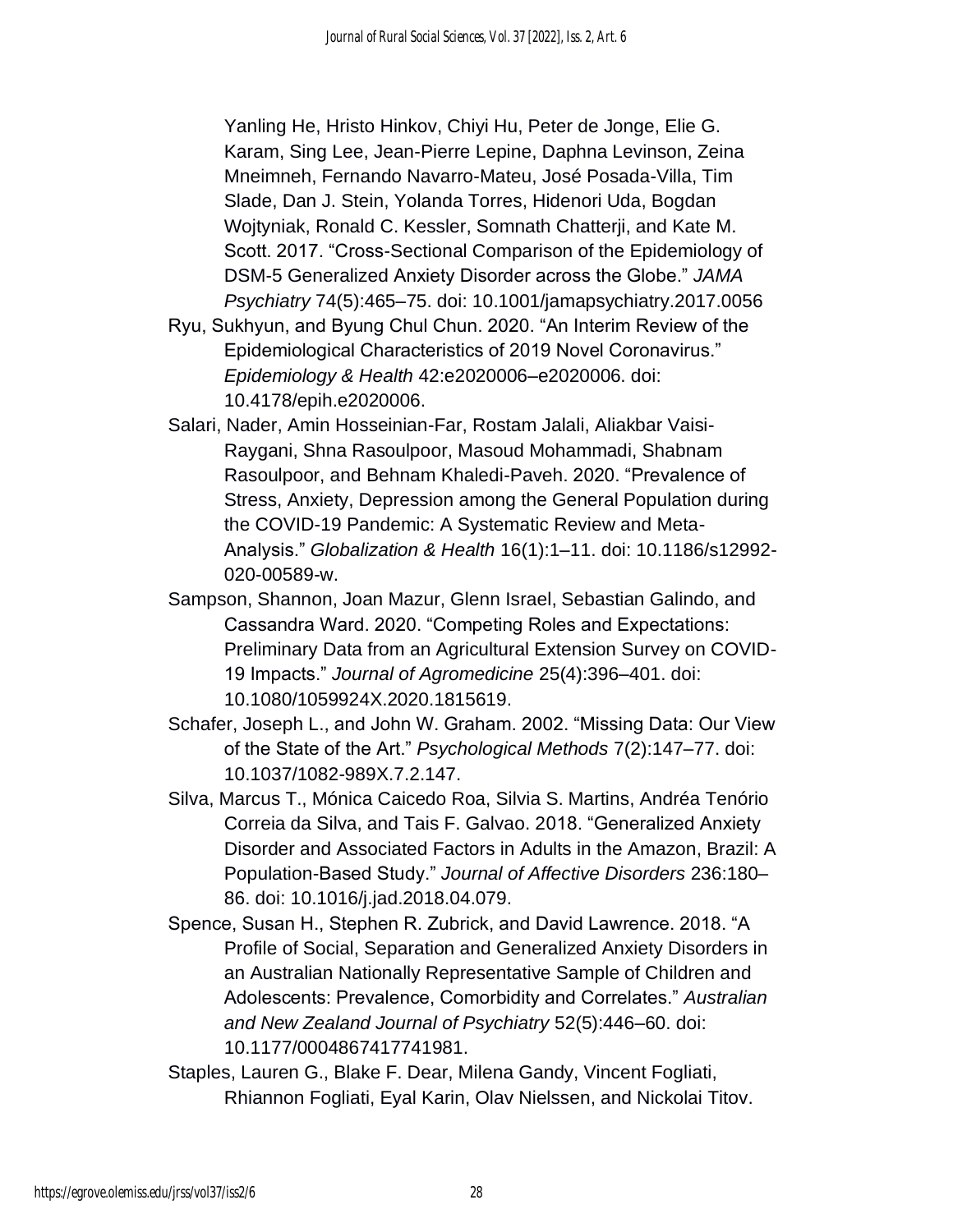2019. "Psychometric Properties and Clinical Utility of Brief Measures of Depression, Anxiety, and General Distress: The PHQ-2, GAD-2, and K-6." *General Hospital Psychiatry* 56:13–18. doi: 10.1016/j.genhosppsych.2018.11.003

- Telg, Ricky, Tracy Irani, Nick Place, Abbe R. DeGroat, Howard Ladewig, Mark Kistler, and Rose Barnett. 2008. "Disaster Preparedness and Professional and Personal Challenges of County Extension Faculty During the 2004 Florida Hurricane Season." *Journal of Extension* 46(3).
- USDA-ERS. 2013. "Urban Influence Codes." Retrieved July 15, 2021b (https://www.ers.usda.gov/data-products/urban-influence-codes/).
- Vallin, Emmeli, Hanna Nestander, and Michael B. Wells. 2019. "A Literature Review and Meta-Ethnography of Fathers' Psychological Health and Received Social Support during Unpredictable Complicated Childbirths." *Midwifery* 68:48–55. doi: 10.1016/j.midw.2018.10.007.
- Waghorn, Geoff, David Chant, Paul White, and Harvey Whiteford. 2005. "Disability, Employment and Work Performance among People with ICD-10 Anxiety Disorders." *Australian and New Zealand Journal of Psychiatry* 39(1–2):55–66. doi: 10.1111/j.1440-1614.2005.01510.x.
- Wang, Yeli, Monica Palanichamy Kala, and Tazeen H. Jafar. 2020. "Factors Associated with Psychological Distress during the Coronavirus Disease 2019 (COVID-19) Pandemic on the Predominantly General Population: A Systematic Review and Meta-Analysis." *PloS One* 15(12):e0244630. doi: 10.1371/journal.pone.0244630.
- Extension Richland County. n.d. "What Does Extension Do?" Retrieved February 19, 2021 (https://richland.extension.wisc.edu/theextension-chord/).
- World Health Organization (WHO). 2020. "Impact of COVID-19 on People's Livelihoods, Their Health and Our Food Systems." Retrieved February 3, 2021a (https://www.who.int/news/item/13-10- 2020-impact-of-covid-19-on-people's-livelihoods-their-health-andour-food-systems).
- Wild, Beate, Anne Eckl, Wolfgang Herzog, Dorothea Niehoff, Sabine Lechner, Imad Maatouk, Dieter Schellberg, Hermann Brenner, Heiko Müller, and Bernd Löwe. 2014. "Assessing Generalized Anxiety Disorder in Elderly People Using the GAD-7 and GAD-2 Scales: Results of a Validation Study." *The American Journal of*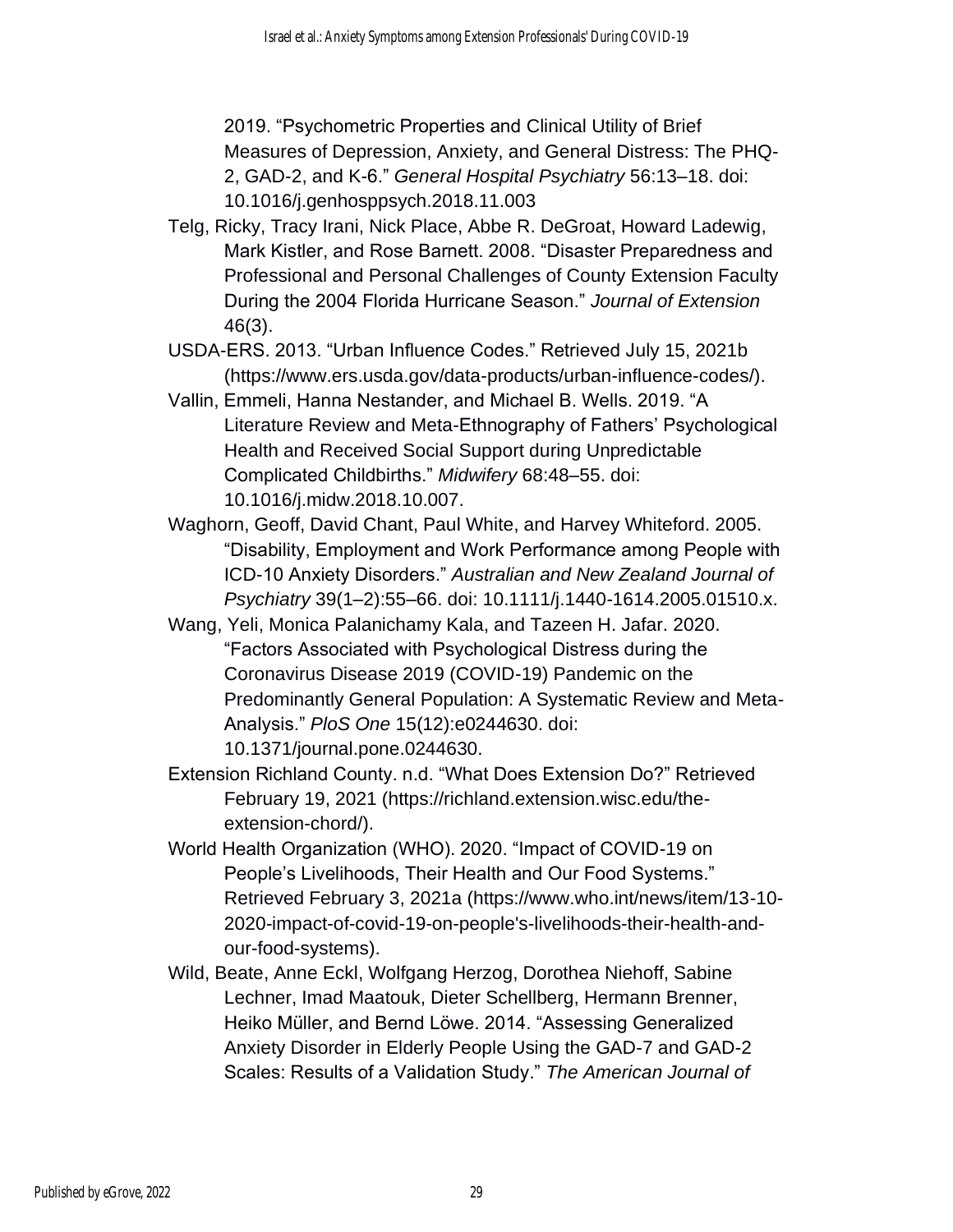*Geriatric Psychiatry* 22(10):1029–38. doi: 10.1016/j.jagp.2013.01.076.

- Wood, Stephen, Kevin Daniels, and Chidiebere Ogbonnaya. 2020. "Use of Work–Nonwork Supports and Employee Well-Being: The Mediating Roles of Job Demands, Job Control, Supportive Management and Work–Nonwork Conflict." *The International Journal of Human Resource Management* 31(14):1793–1824. doi: 10.1080/09585192.2017.1423102.
- Zhang, Yuan, Laura Punnett, and Angela Nannini. 2017. "Work-Family Conflict, Sleep, and Mental Health of Nursing Assistants Working in Nursing Homes." *Workplace Health & Safety* 65(7):295–303. doi: 10.1177/2165079916665397.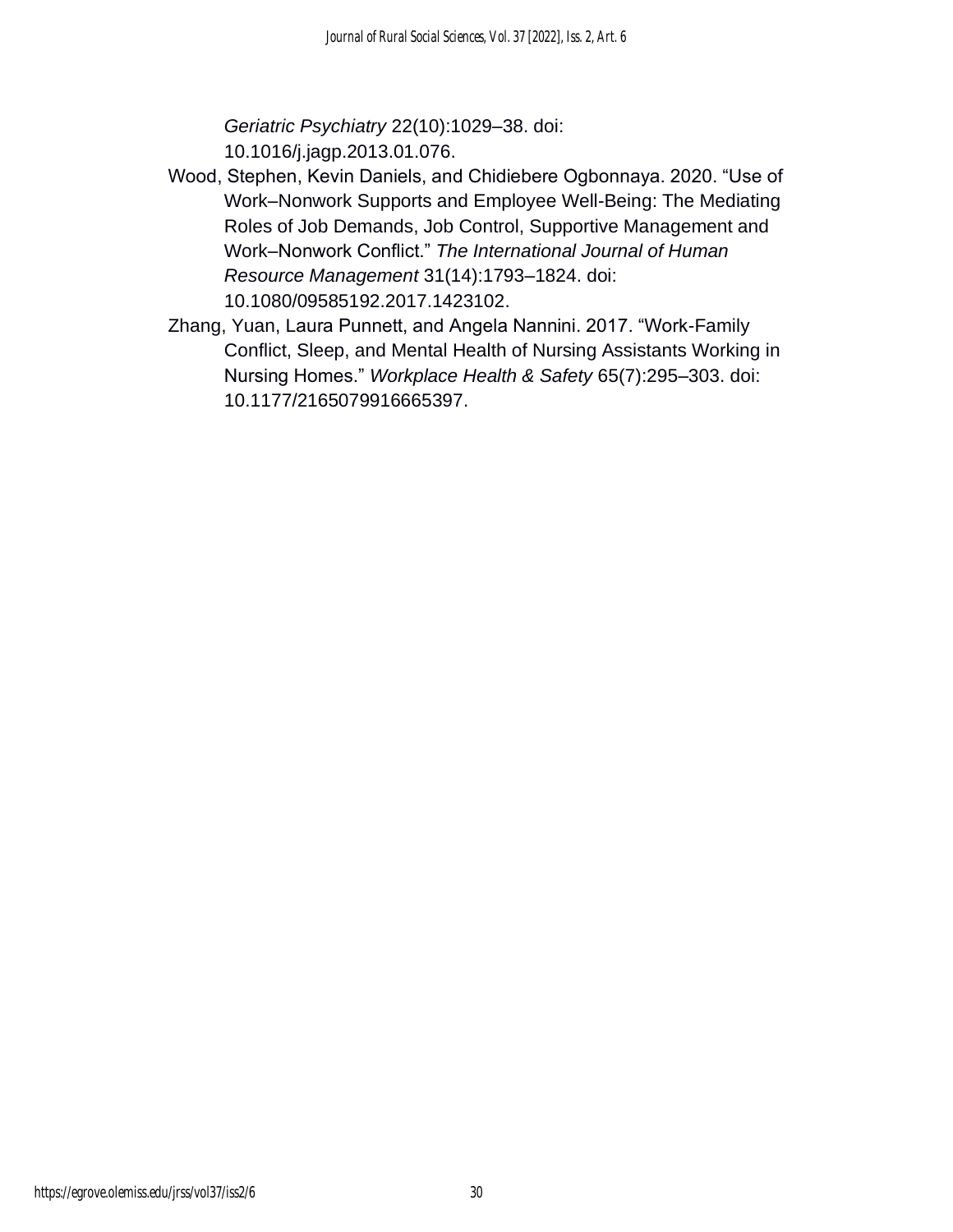#### APPENDIX

#### Table A1: Variables and Their Measurements

| <b>Variable</b>                                                                                                                                                 | <b>Measurement</b>                                                                                                                             |
|-----------------------------------------------------------------------------------------------------------------------------------------------------------------|------------------------------------------------------------------------------------------------------------------------------------------------|
| GAD-2 scale:                                                                                                                                                    | Sum of 2 items scored:                                                                                                                         |
| Over the last 2 weeks, how often have you<br>experienced the following problems?<br>Feeling nervous, anxious or on edge<br>Not able to stop or control worrying | 0=Never; 1=Sometimes; 2=About<br>half the time; 3=Most of the time;<br>4=Always; recoded 0=3 or less;<br>1=Greater than 3                      |
| Age category (in years)                                                                                                                                         | $2=18-34$ ; $3=35-44$ ; $4=45-64$ ; $5=65-$<br>74; 6=75 or older                                                                               |
| <b>Sex</b>                                                                                                                                                      | 2=Female; 1=Male                                                                                                                               |
| Highest level of education                                                                                                                                      | 4=Bachelor's Degree; 5=Master's<br>Degree; 6=PhD                                                                                               |
| Total annual household income from all<br>sources, before taxes                                                                                                 | 1=Less than \$25,000; 2= \$25,000-<br>\$49,999; 3=\$50,000-\$74,999;<br>4=\$75,000-\$149,999;<br>5=\$150,000-\$249,999;<br>6=\$250,000 or more |
| <b>Marital status</b>                                                                                                                                           | 16=Married; 17=Widowed;<br>18=Divorced; 19=Separated;<br>20=Never married                                                                      |
| Children under 5                                                                                                                                                | $0 = No$ ; $1 = Yes$                                                                                                                           |
| Caregiver of an elderly family member                                                                                                                           | $0=No; 1=Yes$                                                                                                                                  |
| <b>Residential Location</b>                                                                                                                                     | 1=Metropolitan; 2=Nonmetro<br>micropolitan; 3=Nonmetro noncore                                                                                 |
| Role in Extension                                                                                                                                               | 1=County agent; 8=State<br>specialist; 9=Regional specialist;<br>10=Administrator; 12=Other;<br>13=Support staff                               |
| Program focus area                                                                                                                                              | 0=Other; 1=Agriculture, fishing, or<br>forestry                                                                                                |
| Current workplace                                                                                                                                               | 4=Mainly from my regular office;<br>5=Mainly from my home                                                                                      |
| How has the COVID-19 pandemic affected<br>your employment status?                                                                                               | 1=Working Same hours; 2=<br>Working more hours; 3=Working<br>less hours; 4=Laid off/furloughed                                                 |
| Employment status of another household<br>member has been negatively affected by<br>COVID-19                                                                    | No=1; 2=Someone is working<br>more hours; 3=Someone is<br>working less hours; 4= Someone<br>laid off or furloughed                             |